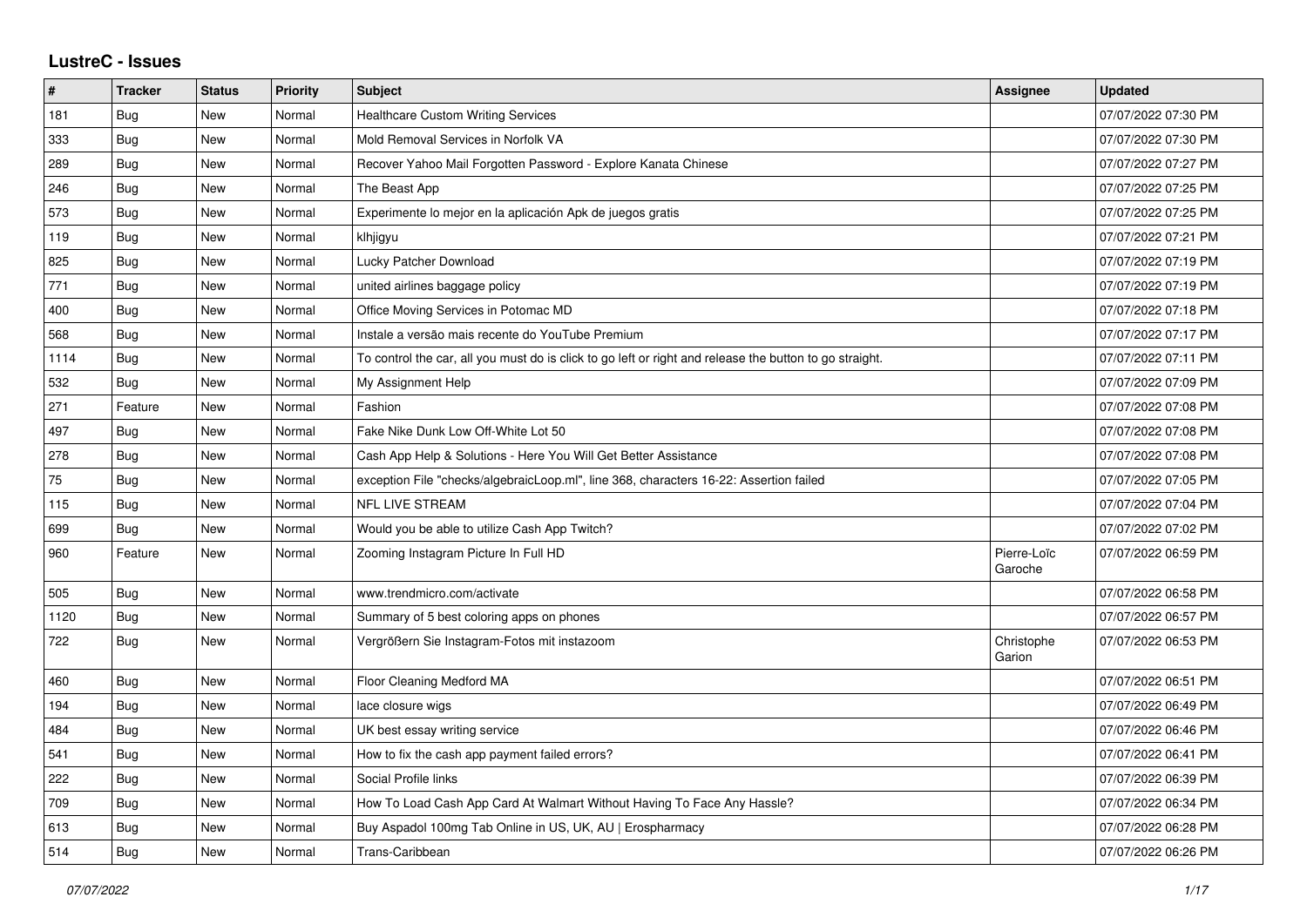| $\vert$ # | <b>Tracker</b> | <b>Status</b> | Priority | Subject                                                                       | <b>Assignee</b>        | <b>Updated</b>      |
|-----------|----------------|---------------|----------|-------------------------------------------------------------------------------|------------------------|---------------------|
| 741       | <b>Bug</b>     | New           | Normal   | <b>Blockchain Technology Solutions</b>                                        |                        | 07/07/2022 06:25 PM |
| 244       | Bug            | <b>New</b>    | Normal   | Quels sont les avantages des stations de radio en ligne.                      |                        | 07/07/2022 06:15 PM |
| 572       | Feature        | New           | Normal   | New features of WhatsApp Plus on Android phones                               | Pierre-Loïc<br>Garoche | 07/07/2022 06:06 PM |
| 480       | Bug            | New           | Normal   | Nur Online Shop                                                               |                        | 07/07/2022 05:57 PM |
| 774       | <b>Bug</b>     | New           | Normal   | Follow proper initiatives                                                     |                        | 07/07/2022 05:48 PM |
| 645       | <b>Bug</b>     | New           | Normal   | thong tin chinh xac nhat hom nay                                              |                        | 07/07/2022 05:47 PM |
| 146       | <b>Bug</b>     | New           | Normal   | bayabais                                                                      |                        | 07/07/2022 05:46 PM |
| 336       | <b>Bug</b>     | New           | Normal   | Tile & Grout Cleaning Services in Norfolk VA                                  |                        | 07/07/2022 05:45 PM |
| 141       | Feature        | New           | Normal   | Something about jerry curly                                                   |                        | 07/07/2022 05:45 PM |
| 495       | <b>Bug</b>     | New           | Normal   | Twitch Clip Downloader Download Twitch Clips Online 2021                      |                        | 07/07/2022 05:40 PM |
| 255       | Feature        | New           | Normal   | best doctor for psoriasis                                                     |                        | 07/07/2022 05:40 PM |
| 698       | Feature        | New           | Normal   | Connect with cash app representative to ask about cash app flip scam          |                        | 07/07/2022 05:38 PM |
| 190       | <b>Bug</b>     | New           | Normal   | All About Cash App Transfer Fail Problems                                     |                        | 07/07/2022 05:32 PM |
| 140       | Bug            | New           | Normal   | sugarbalanceusa                                                               |                        | 07/07/2022 05:29 PM |
| 619       | <b>Bug</b>     | New           | Normal   | Online Trusted Medicine Store in US for Health - Genericmedsupply             |                        | 07/07/2022 05:20 PM |
| 483       | <b>Bug</b>     | New           | Normal   | UK best essay writing service                                                 |                        | 07/07/2022 05:20 PM |
| 169       | Bug            | New           | Normal   | CV Maker - UAE CV Writing Agency                                              |                        | 07/07/2022 05:12 PM |
| 570       | Bug            | New           | Normal   | What is Sutton bank cash app customer service phone number?                   | Pierre-Loïc<br>Garoche | 07/07/2022 05:01 PM |
| 631       | Bug            | <b>New</b>    | Normal   | How Can I Load Cash App Card at Walmart straight away?                        |                        | 07/07/2022 05:01 PM |
| 523       | Bug            | New           | Normal   | What Is The Right Google Account Recovery Aid To Regain Account Access?       | Pierre-Loïc<br>Garoche | 07/07/2022 04:58 PM |
| 74        | Bug            | New           | Normal   | const is not supported inside contract                                        | Pierre-Loïc<br>Garoche | 07/07/2022 04:58 PM |
| 688       | Bug            | New           | Normal   | How to use twitch.tv/activate?                                                |                        | 07/07/2022 04:54 PM |
| 546       | Feature        | New           | Normal   | Quickbooks Error                                                              |                        | 07/07/2022 04:51 PM |
| 598       | <b>Bug</b>     | New           | Normal   | Universo s / f Download                                                       |                        | 07/07/2022 04:51 PM |
| 614       | <b>Bug</b>     | New           | Normal   | Como baixar o MOD APK no celular                                              |                        | 07/07/2022 04:48 PM |
| 506       | Bug            | New           | Normal   | www.trendmicro.com/activate                                                   |                        | 07/07/2022 04:47 PM |
| 783       | Bug            | New           | Normal   | How Do I Determine The Reasons And Solutions To Fix Cash App Transfer Failed? |                        | 07/07/2022 04:46 PM |
| 501       | Bug            | New           | Normal   | How Do I Annihilate Cash App Transfer Failed Problems Effectively             | Pierre-Loïc<br>Garoche | 07/07/2022 04:43 PM |
| 706       | Bug            | New           | Normal   | How Can You Cancel A Cash App Payment Without Any Prior Information?          |                        | 07/07/2022 04:37 PM |
| 504       | Bug            | New           | Normal   | A beginner should always look for online Java assignment help!                |                        | 07/07/2022 04:33 PM |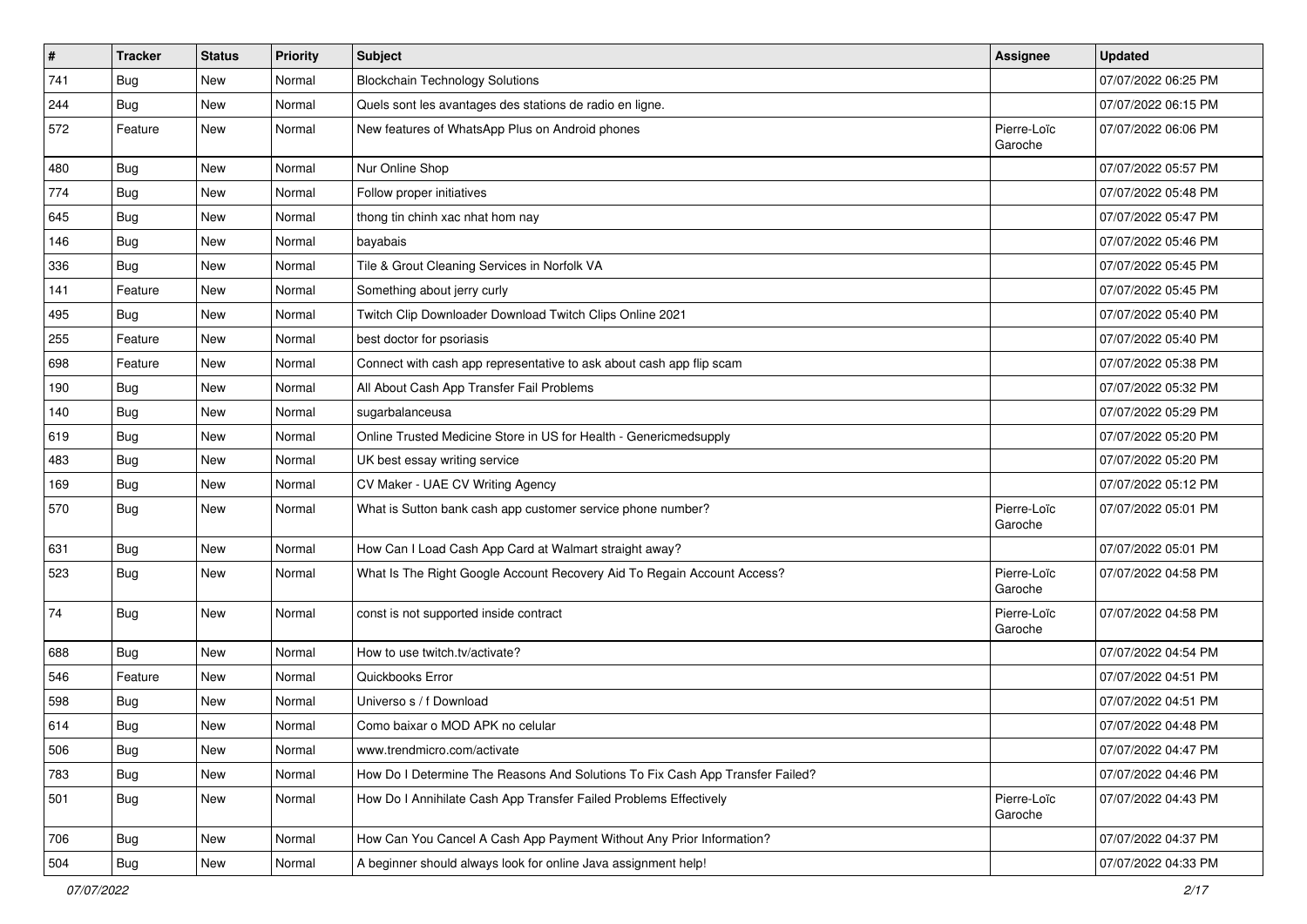| $\vert$ # | <b>Tracker</b> | <b>Status</b> | Priority | <b>Subject</b>                                                                                                                                                                                                                                                        | <b>Assignee</b>        | <b>Updated</b>      |
|-----------|----------------|---------------|----------|-----------------------------------------------------------------------------------------------------------------------------------------------------------------------------------------------------------------------------------------------------------------------|------------------------|---------------------|
| 1108      | Bug            | New           | Normal   | Six Guns Mod Apk Answers Your Questions                                                                                                                                                                                                                               |                        | 07/07/2022 04:28 PM |
| 258       | Bug            | <b>New</b>    | Normal   | Fake Nike Dunk High AMBUSH Deep Royal                                                                                                                                                                                                                                 |                        | 07/07/2022 04:28 PM |
| 490       | <b>Bug</b>     | New           | Normal   | Unlock cash app account by getting quick solutions from the technical executives                                                                                                                                                                                      |                        | 07/07/2022 04:22 PM |
| 275       | <b>Bug</b>     | New           | Normal   | Activate Cash App Card With Or Without QR - Step By Step Guide                                                                                                                                                                                                        | Pierre-Loïc<br>Garoche | 07/07/2022 04:17 PM |
| 779       | Feature        | <b>New</b>    | Normal   | Latest Whatsapp groups for Teens                                                                                                                                                                                                                                      | Pierre-Loïc<br>Garoche | 07/07/2022 04:13 PM |
| 345       | Bug            | <b>New</b>    | Normal   | Stain Protection Services in Chesapeake VA                                                                                                                                                                                                                            |                        | 07/07/2022 04:09 PM |
| 728       | Bug            | New           | Normal   | Will Cash App refund money if scammed? Hitches With Optimum Ease                                                                                                                                                                                                      |                        | 07/07/2022 04:07 PM |
| 267       | Bug            | <b>New</b>    | Normal   | How To Use Internet Radio Services To Listen To Your Favorite Songs                                                                                                                                                                                                   |                        | 07/07/2022 04:03 PM |
| 655       | Bug            | New           | Normal   | <b>Eggplant Health Benefits</b>                                                                                                                                                                                                                                       |                        | 07/07/2022 04:01 PM |
| 473       | Bug            | New           | Normal   | Floor Stripping Arlington MA                                                                                                                                                                                                                                          |                        | 07/07/2022 03:59 PM |
| 781       | <b>Bug</b>     | New           | Normal   | Free Whatsapp Group to Join                                                                                                                                                                                                                                           |                        | 07/07/2022 03:54 PM |
| 237       | Feature        | New           | Normal   | HP Printer Assistant Software   Download & Install HP Assistant                                                                                                                                                                                                       |                        | 07/07/2022 03:52 PM |
| 587       | <b>Bug</b>     | New           | Normal   | Why Picsart Pro Offers Great Features                                                                                                                                                                                                                                 |                        | 07/07/2022 03:50 PM |
| 209       | <b>Bug</b>     | New           | Normal   | Neglect to access old Cash App account considering message notice issue? Contact help.                                                                                                                                                                                |                        | 07/07/2022 03:50 PM |
| 513       | <b>Bug</b>     | <b>New</b>    | Normal   | Unlock cash app account using the easy steps:                                                                                                                                                                                                                         | Anonymous              | 07/07/2022 03:49 PM |
| 1128      | Bug            | New           | Normal   | cvjvfbdi                                                                                                                                                                                                                                                              | Hamza<br>Bourbouh      | 07/07/2022 03:46 PM |
| 716       | Bug            | New           | Normal   | La celebración de un BabyShower.                                                                                                                                                                                                                                      |                        | 07/07/2022 03:43 PM |
| 282       | Bug            | <b>New</b>    | Normal   | Activate Cash App Card: Learn Simple Steps & Fix Errors                                                                                                                                                                                                               |                        | 07/07/2022 03:39 PM |
| 788       | <b>Bug</b>     | New           | Normal   | Intro Maker Mod APK                                                                                                                                                                                                                                                   |                        | 07/07/2022 03:38 PM |
| 228       | <b>Bug</b>     | New           | Normal   | Why Does Cash App Transaction Failed? - Here Is the Answer                                                                                                                                                                                                            |                        | 07/07/2022 03:38 PM |
| 558       | Feature        | New           | Normal   | <b>Stunning Classic Sofas</b>                                                                                                                                                                                                                                         |                        | 07/07/2022 03:36 PM |
| 534       | <b>Bug</b>     | New           | Normal   | Know how to initiate cash app refund by contacting the technical team                                                                                                                                                                                                 | Pierre-Loïc<br>Garoche | 07/07/2022 03:31 PM |
| 782       | Bug            | New           | Normal   | Comment faire une sonnerie téléphonique                                                                                                                                                                                                                               |                        | 07/07/2022 03:30 PM |
| 593       | <b>Bug</b>     | New           | Normal   | Eiffel Spark Ultimate C2 SN series is a fully synthetic range of advanced performance engine oils blended in high<br>performance fully synthetic (PAO - polyalphaolefin) basestocks fortified with advanced technology additive<br>system, specifically formulated to |                        | 07/07/2022 03:21 PM |
| 450       | Bug            | New           | Normal   | Floor Stripping Quincy MA                                                                                                                                                                                                                                             |                        | 07/07/2022 03:19 PM |
| 687       | <b>Bug</b>     | New           | Normal   | How to use twitch.tv/activate?                                                                                                                                                                                                                                        |                        | 07/07/2022 03:17 PM |
| 488       | <b>Bug</b>     | New           | Normal   | Quick solution to solve cash app dispute by the technical team                                                                                                                                                                                                        |                        | 07/07/2022 03:04 PM |
| 961       | <b>Bug</b>     | New           | Normal   | TeaTv is an Android                                                                                                                                                                                                                                                   |                        | 07/07/2022 03:00 PM |
| 502       | Bug            | New           | Normal   | Les instructions pour définir des sonneries pour iPhone sont simples et faciles à suivre                                                                                                                                                                              |                        | 07/07/2022 02:56 PM |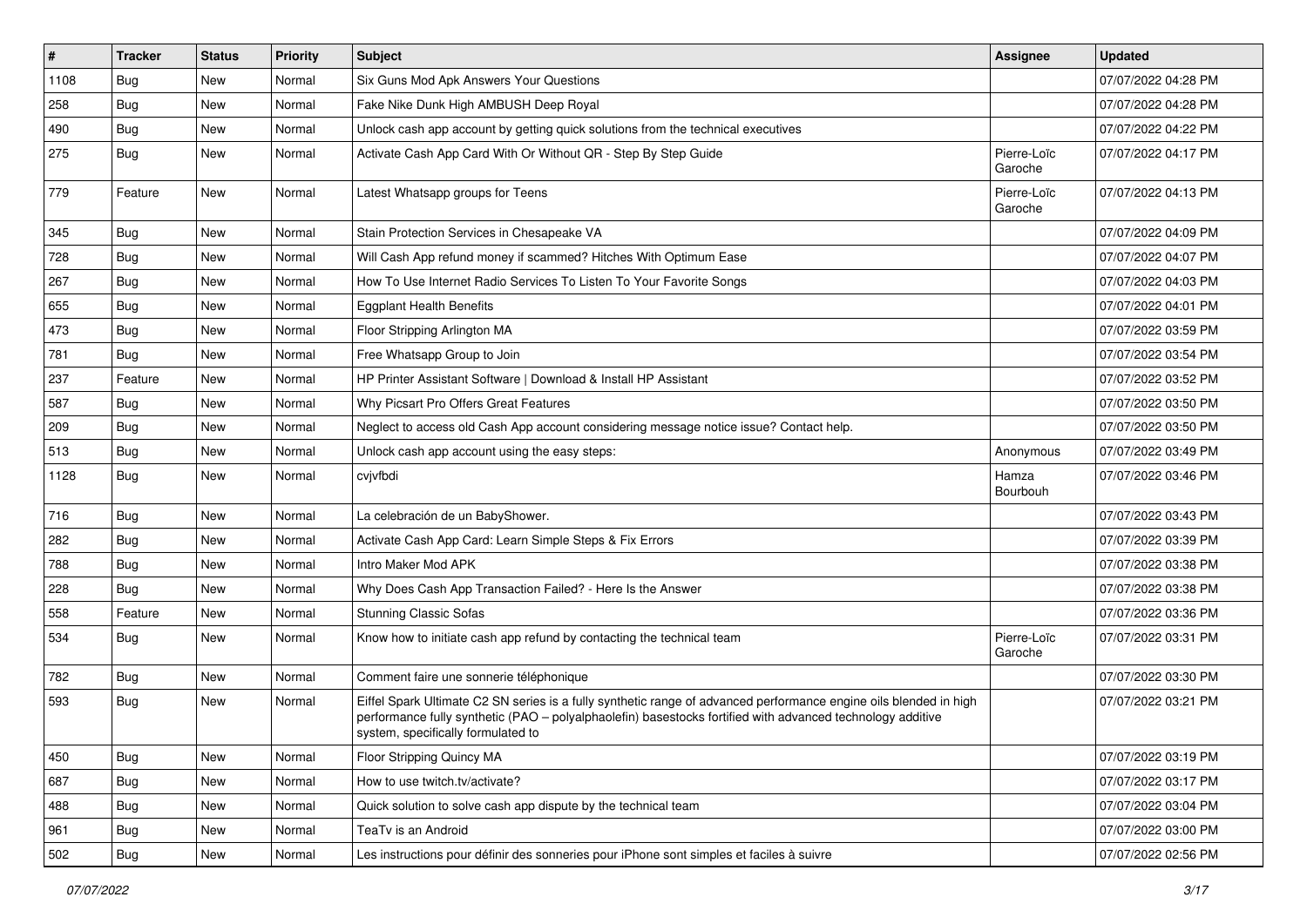| #   | <b>Tracker</b> | <b>Status</b> | Priority | Subject                                                                                                                                      | <b>Assignee</b>        | <b>Updated</b>      |
|-----|----------------|---------------|----------|----------------------------------------------------------------------------------------------------------------------------------------------|------------------------|---------------------|
| 76  | <b>Bug</b>     | New           | Normal   | Import error: Load error: imported node real_to_int declared in a regular Lustre file. File "include/conv.lusi", line 1,<br>characters 0-64: |                        | 07/07/2022 02:46 PM |
| 542 | Bug            | New           | Normal   | Web N Logo Design                                                                                                                            |                        | 07/07/2022 02:46 PM |
| 677 | <b>Bug</b>     | New           | Normal   | Logo Design Services Near Me                                                                                                                 |                        | 07/07/2022 02:44 PM |
| 188 | <b>Bug</b>     | New           | Normal   | Why are university students buying assignments online?                                                                                       | Pierre-Loïc<br>Garoche | 07/07/2022 02:34 PM |
| 742 | Bug            | New           | Normal   | How Long Does Cash App Support Take To Respond For A Better Support?                                                                         |                        | 07/07/2022 02:29 PM |
| 628 | Bug            | New           | Normal   | CV reviewing services!                                                                                                                       |                        | 07/07/2022 02:22 PM |
| 88  | <b>Bug</b>     | New           | Normal   | kind2 output: When for node arguments                                                                                                        | Pierre-Loïc<br>Garoche | 07/07/2022 02:12 PM |
| 151 | Feature        | New           | Normal   | Law Essay Writing Service - Assignments Planet                                                                                               |                        | 07/07/2022 02:08 PM |
| 510 | Feature        | New           | Normal   | Fashion                                                                                                                                      | Anonymous              | 07/07/2022 02:07 PM |
| 492 | <b>Bug</b>     | New           | Normal   | HD Streamz MOD APK v3.5.5 (Keine Werbung)                                                                                                    |                        | 07/07/2022 01:59 PM |
| 251 | Bug            | New           | Normal   | All About Cash App Transfer Fail Problems                                                                                                    | Pierre-Loïc<br>Garoche | 07/07/2022 01:55 PM |
| 281 | Feature        | New           | Normal   | what are the types of Ringtones?                                                                                                             | Anonymous              | 07/07/2022 01:53 PM |
| 622 | <b>Bug</b>     | New           | Normal   | CheapestMedsShop   100% Safe Medicines Online in UK & AUS.                                                                                   |                        | 07/07/2022 01:46 PM |
| 120 | <b>Bug</b>     | New           | Normal   | ghfjtkx                                                                                                                                      | Pierre-Loïc<br>Garoche | 07/07/2022 01:43 PM |
| 219 | Bug            | New           | Normal   | Free Ringtones for Cell Phones.                                                                                                              |                        | 07/07/2022 01:42 PM |
| 954 | Bug            | New           | Normal   | AZ Screen Recorder Mod                                                                                                                       |                        | 07/07/2022 01:37 PM |
| 638 | <b>Bug</b>     | New           | Normal   | Run 3 game                                                                                                                                   |                        | 07/07/2022 01:28 PM |
| 168 | Bug            | New           | Normal   | UFC 256 Live Stream Online                                                                                                                   |                        | 07/07/2022 01:21 PM |
| 766 | Bug            | New           | Normal   | Pobreflix Mod APK Review                                                                                                                     |                        | 07/07/2022 01:17 PM |
| 469 | <b>Bug</b>     | New           | Normal   | Germs Removal Westchester MA                                                                                                                 |                        | 07/07/2022 01:14 PM |
| 347 | Bug            | New           | Normal   | Eco/Green Cleaning Services in Chesapeake VA                                                                                                 |                        | 07/07/2022 01:11 PM |
| 658 | Bug            | New           | Normal   | Watermelon Nutrition Facts And Health Benefits                                                                                               |                        | 07/07/2022 01:10 PM |
| 531 | <b>Bug</b>     | New           | Normal   | Cheap Assignment Writing Service UK                                                                                                          | Anonymous              | 07/07/2022 01:02 PM |
| 798 | <b>Bug</b>     | New           | Normal   | Who Is an ETL Engineer                                                                                                                       |                        | 07/07/2022 01:02 PM |
| 461 | Bug            | New           | Normal   | Germs Removal Medford MA                                                                                                                     |                        | 07/07/2022 12:56 PM |
| 519 | Bug            | New           | Normal   | Are you finding online UK Assignment writers?                                                                                                |                        | 07/07/2022 12:55 PM |
| 714 | Bug            | New           | Normal   | Cuevana 3 Premium - Enjoy Your Favorite Movies and TV Shows on Your Smart TV                                                                 |                        | 07/07/2022 12:54 PM |
| 636 | Bug            | New           | Normal   | What is the most popular furniture color?                                                                                                    |                        | 07/07/2022 12:47 PM |
| 498 | Bug            | New           | Normal   | Téléchargeur SoundCloud : SoundCloud en Mp3                                                                                                  | Christophe<br>Garion   | 07/07/2022 12:46 PM |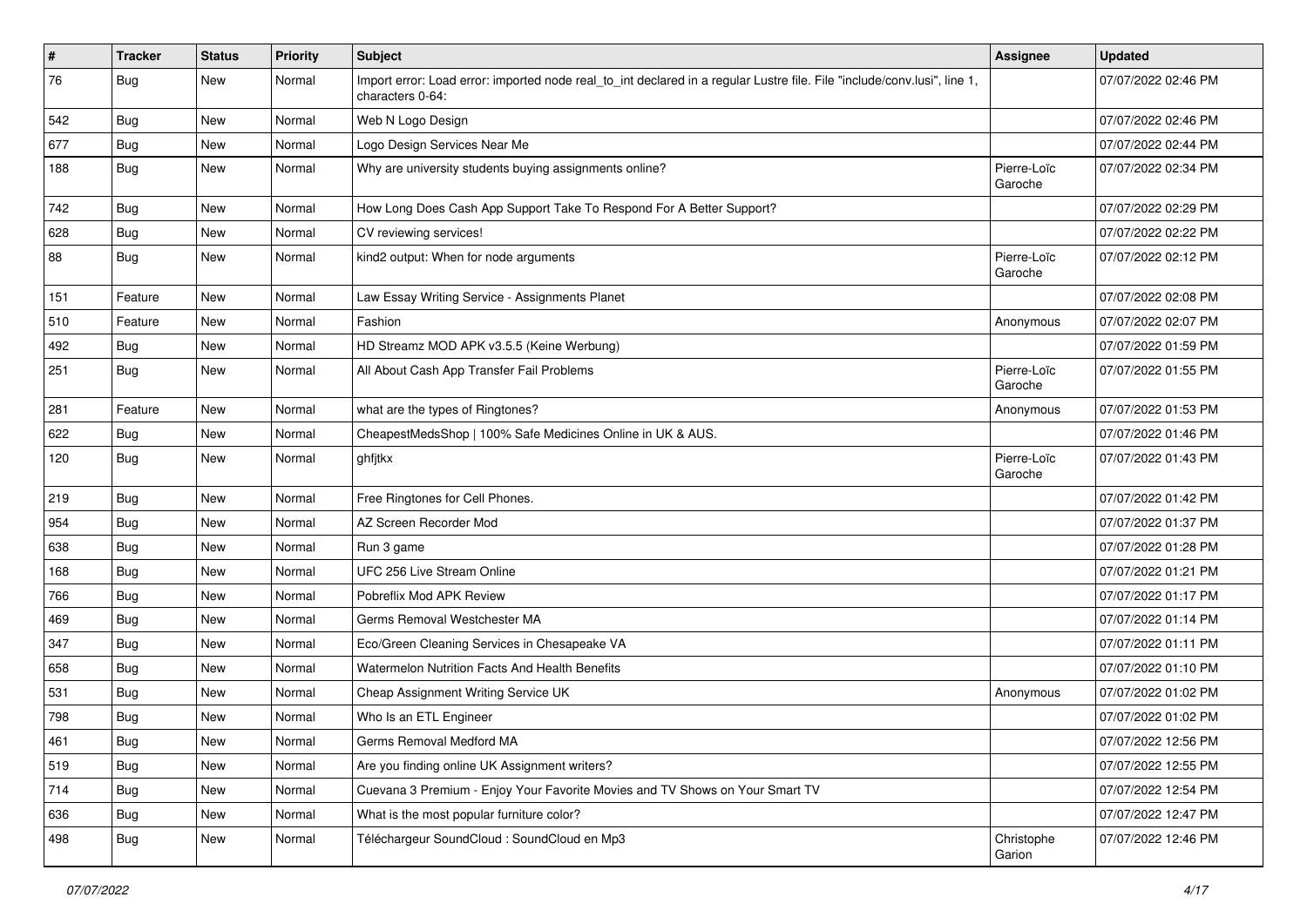| $\vert$ # | <b>Tracker</b> | <b>Status</b> | <b>Priority</b> | <b>Subject</b>                                                                       | <b>Assignee</b>        | <b>Updated</b>      |
|-----------|----------------|---------------|-----------------|--------------------------------------------------------------------------------------|------------------------|---------------------|
| 812       | Feature        | New           | Normal          | canon.com/ijsetup                                                                    |                        | 07/07/2022 12:42 PM |
| 494       | <b>Bug</b>     | New           | Normal          | <b>Buy Discussion Post</b>                                                           |                        | 07/07/2022 12:40 PM |
| 712       | <b>Bug</b>     | New           | Normal          | <b>Tips and Tricks</b>                                                               |                        | 07/07/2022 12:30 PM |
| 940       | <b>Bug</b>     | New           | Normal          | What is Plex and Is Plex Legal?                                                      |                        | 07/07/2022 12:28 PM |
| 563       | <b>Bug</b>     | New           | Normal          | Understanding the Difference Between Free and Paid Mod Apks                          |                        | 07/07/2022 12:26 PM |
| 809       | <b>Bug</b>     | New           | Normal          | Smash Karts - immerse yourself in the exciting race                                  |                        | 07/07/2022 12:22 PM |
| 500       | <b>Bug</b>     | New           | Normal          | Simply contact the technical team, to find the solution to cash app refund problems. | Pierre-Loïc<br>Garoche | 07/07/2022 12:21 PM |
| 810       | Feature        | New           | Normal          | how to remove viruses from a phone                                                   |                        | 07/07/2022 12:18 PM |
| 126       | Feature        | <b>New</b>    | Normal          | Stussy Air Force 1 replica                                                           |                        | 07/07/2022 12:18 PM |
| 601       | Bug            | New           | Normal          | Best Essay Writing Service UK                                                        | Pierre-Loïc<br>Garoche | 07/07/2022 12:14 PM |
| 765       | Bug            | New           | Normal          | Follow proper initiatives to check my cash app                                       |                        | 07/07/2022 12:04 PM |
| 239       | <b>Bug</b>     | New           | Normal          | Algunas características más de Choices MOD APK                                       |                        | 07/07/2022 12:01 PM |
| 487       | <b>Bug</b>     | New           | Normal          | Cheap Fake Dunks                                                                     |                        | 07/07/2022 11:55 AM |
| 789       | <b>Bug</b>     | New           | Normal          | Full version                                                                         |                        | 07/07/2022 11:47 AM |
| 610       | Feature        | New           | Normal          | CheapestMedsShop 100% Safe Medicines Online in USA UK & AUS.                         |                        | 07/07/2022 11:39 AM |
| 659       | Bug            | New           | Normal          | Olive Oil Properties And Health Benefits                                             |                        | 07/07/2022 11:36 AM |
| 947       | <b>Bug</b>     | New           | Normal          | is Disney Now and Disney Plus different?                                             |                        | 07/07/2022 11:33 AM |
| 248       | <b>Bug</b>     | New           | Normal          | Mobile ringtones and attractiveness ringtones                                        |                        | 07/07/2022 11:31 AM |
| 717       | Bug            | New           | Normal          | Disney Plus Apk - Watch Movies and TV Shows on Your Device                           |                        | 07/07/2022 11:29 AM |
| 280       | <b>Bug</b>     | New           | Normal          | Pacific Web Design                                                                   |                        | 07/07/2022 11:29 AM |
| 128       | <b>Bug</b>     | New           | Normal          | dfgbd                                                                                |                        | 07/07/2022 11:26 AM |
| 331       | <b>Bug</b>     | New           | Normal          | <b>Water Extraction Services in Norfolk VA</b>                                       |                        | 07/07/2022 11:26 AM |
| 527       | Feature        | New           | Normal          | My Teachers                                                                          |                        | 07/07/2022 11:25 AM |
| 724       | Bug            | New           | Normal          | Dial Chime Customer support number for a quick response                              |                        | 07/07/2022 11:24 AM |
| 694       | <b>Bug</b>     | New           | Normal          | How to Get Guidance On How To Cash App Withdrawal Limit?                             | Christophe<br>Garion   | 07/07/2022 11:18 AM |
| 683       | Feature        | New           | Normal          | Game creation                                                                        |                        | 07/07/2022 11:04 AM |
| 710       | <b>Bug</b>     | New           | Normal          | Take Necessary Assistance If You Are Unable Activate Cash App Card                   |                        | 07/07/2022 11:03 AM |
| 528       | Bug            | New           | Normal          | Korean Mag                                                                           |                        | 07/07/2022 11:01 AM |
| 768       | <b>Bug</b>     | New           | Normal          | Where can you buy best jackets online?                                               |                        | 07/07/2022 10:56 AM |
| 635       | Bug            | New           | Normal          | Buy Steroids Online with OurMedicnes.com   Best Quality Steroids                     |                        | 07/07/2022 10:54 AM |
| 302       | Bug            | New           | Normal          | Auto Electrical Repair Services in Norcross GA                                       |                        | 07/07/2022 10:52 AM |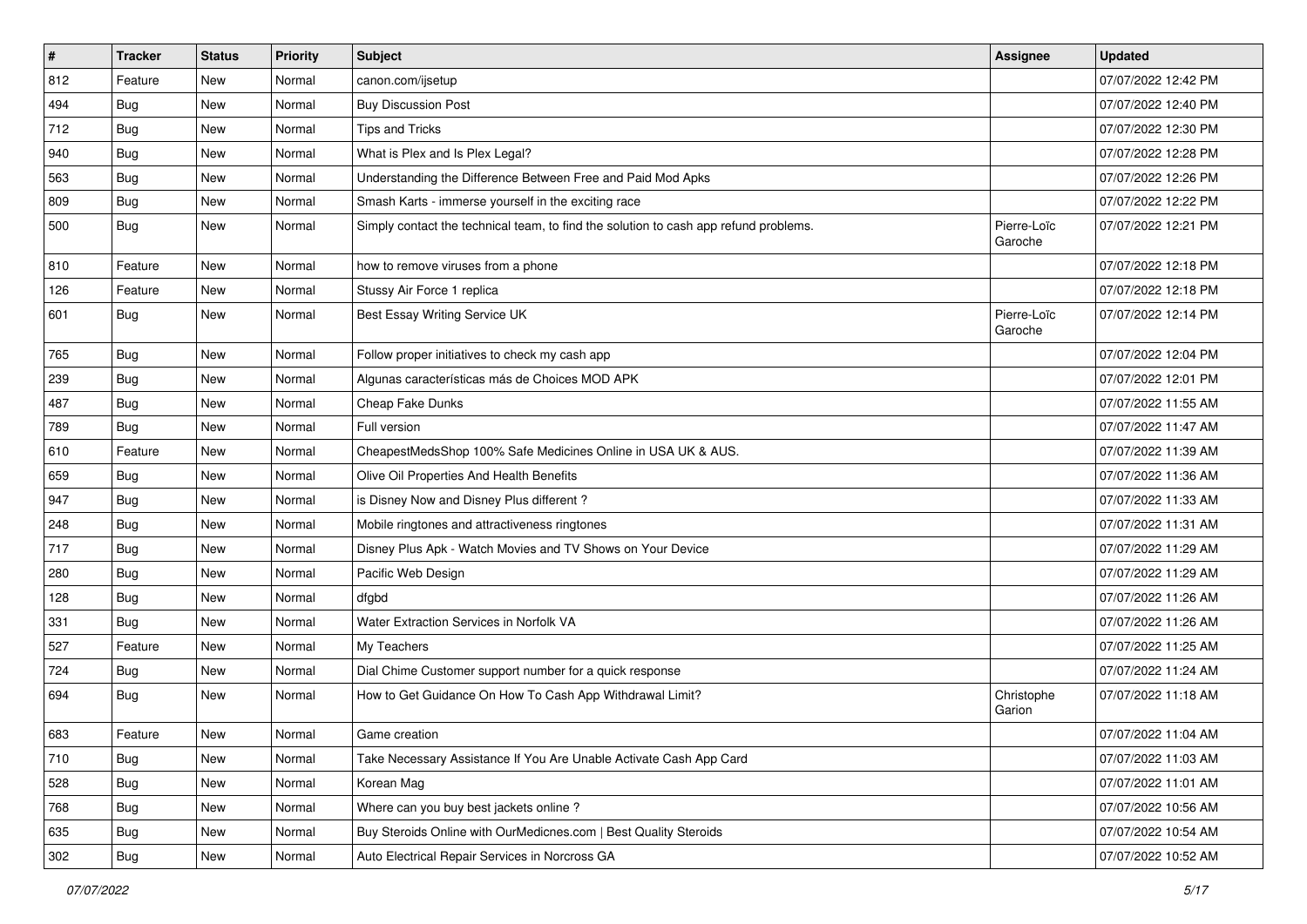| #    | <b>Tracker</b> | <b>Status</b> | <b>Priority</b> | Subject                                                                                                                                                  | <b>Assignee</b>        | <b>Updated</b>      |
|------|----------------|---------------|-----------------|----------------------------------------------------------------------------------------------------------------------------------------------------------|------------------------|---------------------|
| 950  | <b>Bug</b>     | New           | Normal          | ij.start canon                                                                                                                                           |                        | 07/07/2022 10:49 AM |
| 263  | Feature        | New           | Normal          | Wrecked Car Is Nothing But A Worthless                                                                                                                   | Pierre-Loïc<br>Garoche | 07/07/2022 10:43 AM |
| 174  | Feature        | New           | Normal          | Digital Marketing Philadelphia                                                                                                                           |                        | 07/07/2022 10:32 AM |
| 529  | Bug            | New           | Normal          | Thop TV APK - Free Download for Android                                                                                                                  |                        | 07/07/2022 10:29 AM |
| 649  | Feature        | New           | Normal          | Pear Health Benefits                                                                                                                                     |                        | 07/07/2022 10:28 AM |
| 1147 | <b>Bug</b>     | New           | Normal          | puzzle game fix bug                                                                                                                                      |                        | 07/07/2022 10:24 AM |
| 201  | <b>Bug</b>     | New           | Normal          | closure wig                                                                                                                                              |                        | 07/07/2022 10:20 AM |
| 670  | <b>Bug</b>     | New           | Normal          | JTWhatsApp Apk - The New and Improved WhatsApp                                                                                                           |                        | 07/07/2022 10:17 AM |
| 1146 | Bug            | New           | Normal          | The site that provides the best free ringtones 2022                                                                                                      | Christophe<br>Garion   | 07/07/2022 10:08 AM |
| 491  | Feature        | New           | Normal          | Automatically download and paste Reddit wallpapers into Windows                                                                                          |                        | 07/07/2022 09:55 AM |
| 509  | Feature        | New           | Normal          | Fashion                                                                                                                                                  | Anonymous              | 07/07/2022 09:38 AM |
| 784  | <b>Bug</b>     | New           | Normal          | How To Add Money On Cash App Card And Check The Funds?                                                                                                   |                        | 07/07/2022 09:36 AM |
| 257  | Bug            | New           | Normal          | Best latte machines                                                                                                                                      |                        | 07/07/2022 09:35 AM |
| 820  | <b>Bug</b>     | New           | Normal          | Metal Slug Apk para Android                                                                                                                              |                        | 07/07/2022 09:35 AM |
| 183  | <b>Bug</b>     | New           | Normal          | Nursing Assignment Help Online                                                                                                                           |                        | 07/07/2022 09:33 AM |
| 536  | Bug            | New           | Normal          | How to check the balance on the cash app card                                                                                                            | Hamza<br>Bourbouh      | 07/07/2022 09:31 AM |
| 1073 | <b>Bug</b>     | New           | Normal          | Cricut Design Space                                                                                                                                      |                        | 07/07/2022 09:31 AM |
| 672  | Bug            | New           | Normal          | The easiest way to delete ringtones on iPhone                                                                                                            |                        | 07/07/2022 09:20 AM |
| 478  | Feature        | New           | Normal          | Is it safe to install third-party WhatsApp GB?                                                                                                           |                        | 07/07/2022 09:18 AM |
| 507  | <b>Bug</b>     | New           | Normal          | central.bitdefender.com                                                                                                                                  |                        | 07/07/2022 09:16 AM |
| 689  | Bug            | New           | Normal          | How to use twitch.tv/activate?                                                                                                                           |                        | 07/07/2022 09:08 AM |
| 489  | <b>Bug</b>     | New           | Normal          | Get cash app refund instantly if sent to the wrong person                                                                                                |                        | 07/07/2022 09:07 AM |
| 218  | Bug            | New           | Normal          | Popular Educational trends                                                                                                                               |                        | 07/07/2022 09:05 AM |
| 720  | <b>Bug</b>     | New           | Normal          | How does Cash App Phone Number provide a quick treatment?                                                                                                |                        | 07/07/2022 09:00 AM |
| 732  | <b>Bug</b>     | New           | Normal          | Get rectifications steps about why cash app transfer failed                                                                                              |                        | 07/07/2022 08:58 AM |
| 118  | <b>Bug</b>     | New           | Normal          | golf                                                                                                                                                     | Anonymous              | 07/07/2022 08:57 AM |
| 815  | <b>Bug</b>     | New           | Normal          | how do i call cash app customer service                                                                                                                  | Xavier Thirioux        | 07/07/2022 08:57 AM |
| 735  | <b>Bug</b>     | New           | Normal          | A quick fix of how to get money back from cash app stocks                                                                                                |                        | 07/07/2022 08:55 AM |
| 234  | <b>Bug</b>     | New           | Normal          | My Personal Experience With the College Writing Services                                                                                                 |                        | 07/07/2022 08:53 AM |
| 1111 | <b>Bug</b>     | New           | Normal          | LOLBeans is a fun battle royale game where you race with other players while avoiding obstacles. Reach the end<br>of the course in competitive gameplay! |                        | 07/07/2022 08:52 AM |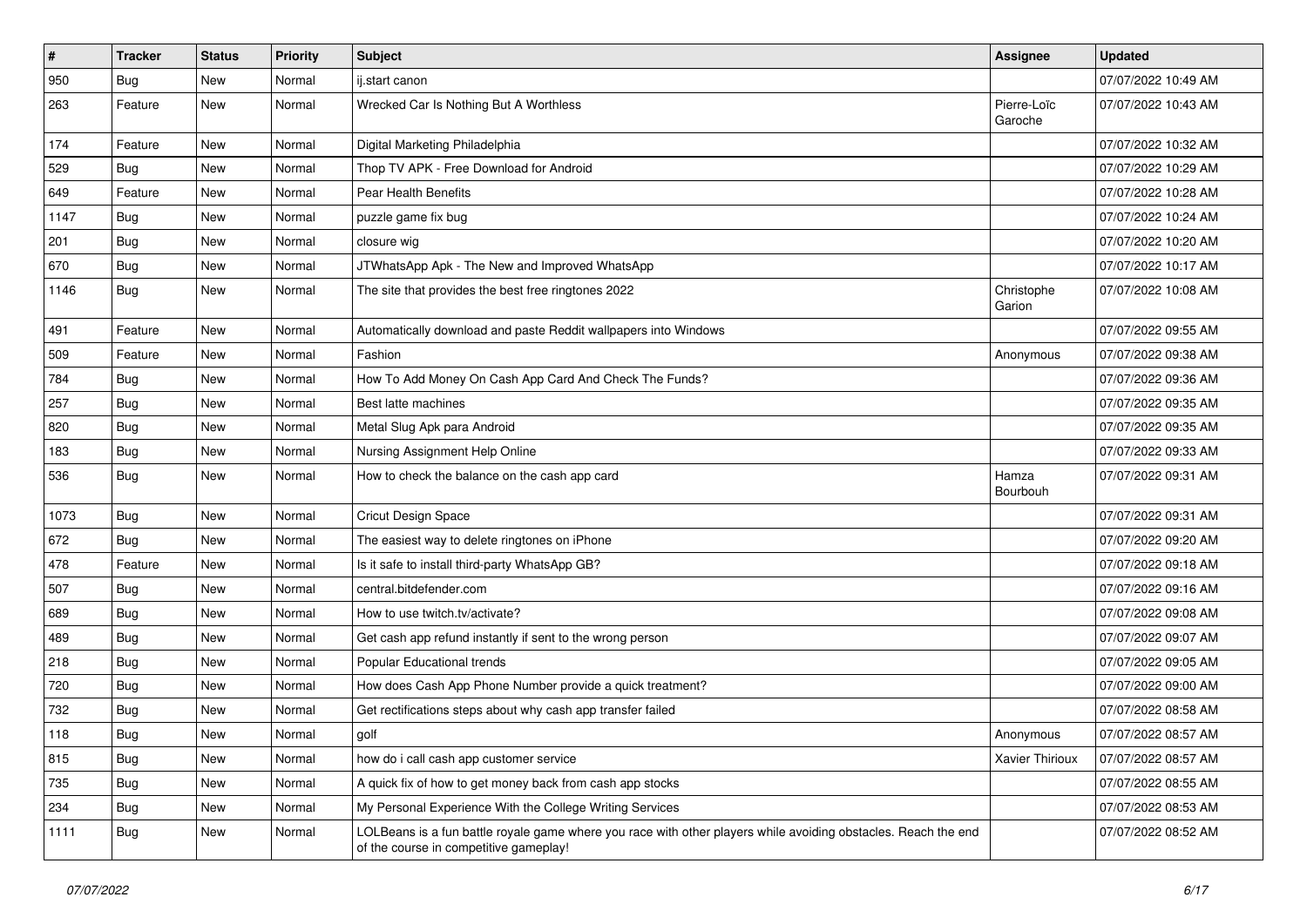| $\vert$ # | <b>Tracker</b> | <b>Status</b> | Priority | Subject                                                                     | <b>Assignee</b>        | <b>Updated</b>      |
|-----------|----------------|---------------|----------|-----------------------------------------------------------------------------|------------------------|---------------------|
| 1102      | <b>Bug</b>     | New           | Normal   | Charlottesville Travel Guide?                                               |                        | 07/07/2022 08:50 AM |
| 211       | Bug            | New           | Normal   | Problem in Cash App rebate? Call Cash App customer service number for help. |                        | 07/07/2022 08:48 AM |
| 764       | Bug            | New           | Normal   | What is available to see what I can watch HBO Max?                          |                        | 07/07/2022 08:46 AM |
| 618       | <b>Bug</b>     | New           | Normal   | Buy Steroids Online with OurMedicnes.com   Best Quality Steroids            |                        | 07/07/2022 08:45 AM |
| 380       | Bug            | New           | Normal   | Moving Services in McLean VA                                                |                        | 07/07/2022 08:43 AM |
| 157       | <b>Bug</b>     | New           | Normal   | Forget cash app pin                                                         |                        | 07/07/2022 08:42 AM |
| 586       | <b>Bug</b>     | New           | Normal   | Best Modifications For Your Mobile Phone                                    |                        | 07/07/2022 08:38 AM |
| 567       | Bug            | New           | Normal   | Singapore assignment help                                                   |                        | 07/07/2022 08:32 AM |
| 958       | Bug            | New           | Normal   | Avail Cash app support service to know Sutton bank cash app number          |                        | 07/07/2022 08:29 AM |
| 214       | Feature        | New           | Normal   | Five Christmas Apps For Apple Users                                         |                        | 07/07/2022 08:29 AM |
| 657       | <b>Bug</b>     | New           | Normal   | Coconut Nutrition Facts And Health Benefits                                 |                        | 07/07/2022 08:23 AM |
| 592       | <b>Bug</b>     | <b>New</b>    | Normal   | Deezer Premium APK - Baixe músicas de qualquer lugar do mundo de graça      |                        | 07/07/2022 08:03 AM |
| 518       | Bug            | New           | Normal   | How To Check The Balance Of Cash App Account By Taking Cash App Support?    |                        | 07/07/2022 07:52 AM |
| 705       | <b>Bug</b>     | New           | Normal   | wuxiaworld                                                                  |                        | 07/07/2022 07:52 AM |
| 822       | <b>Bug</b>     | New           | Normal   | Dowload Your Boyfriend Game                                                 |                        | 07/07/2022 07:49 AM |
| 581       | <b>Bug</b>     | New           | Normal   | E-Learning Course Help                                                      |                        | 07/07/2022 07:25 AM |
| 994       | Feature        | New           | Normal   | Cricut.com/setup                                                            |                        | 07/07/2022 07:24 AM |
| 198       | Bug            | New           | Normal   | DR. RECKEWEG R42 (HAEMOVENIN) (22ML)                                        |                        | 07/07/2022 07:23 AM |
| 316       | <b>Bug</b>     | New           | Normal   | Finden Sie den besten Klingelton für Ihr Telefon                            |                        | 07/07/2022 07:21 AM |
| 759       | <b>Bug</b>     | New           | Normal   | Canon IJ Network Tool                                                       | Pierre-Loïc<br>Garoche | 07/07/2022 07:20 AM |
| 599       | Bug            | New           | Normal   | Do you know how to delete cash app account from your computer?              |                        | 07/07/2022 07:19 AM |
| 922       | Bug            | New           | Normal   | Why Is The Need For Assignment Writing Services?                            |                        | 07/07/2022 07:11 AM |
| 496       | <b>Bug</b>     | New           | Normal   | What is Live NetTV?                                                         |                        | 07/07/2022 06:36 AM |
| 159       | <b>Bug</b>     | New           | Normal   | xfguih njgkh                                                                |                        | 07/07/2022 06:21 AM |
| 984       | Bug            | New           | Normal   | How to disable, permanently delete Twitter account on phone, PC             |                        | 07/07/2022 06:20 AM |
| 555       | <b>Bug</b>     | New           | Normal   | web design development in hyderabad                                         |                        | 07/07/2022 06:19 AM |
| 989       | Bug            | New           | Normal   | Barewoods Wax Cigar                                                         |                        | 07/07/2022 06:19 AM |
| 787       | Bug            | New           | Normal   | Assured Assignment Help                                                     |                        | 07/07/2022 05:59 AM |
| 265       | Bug            | New           | Normal   | 3 Faq's On Downloading To Your Apple Ipod                                   |                        | 07/07/2022 05:59 AM |
| 769       | <b>Bug</b>     | New           | Normal   | check my cash app                                                           |                        | 07/07/2022 05:52 AM |
| 171       | Feature        | New           | Normal   | loan management system                                                      |                        | 07/07/2022 05:46 AM |
| 702       | <b>Bug</b>     | New           | Normal   | Avail Chime Customer Service to know How To Get Chime Bank Statement        |                        | 07/07/2022 05:44 AM |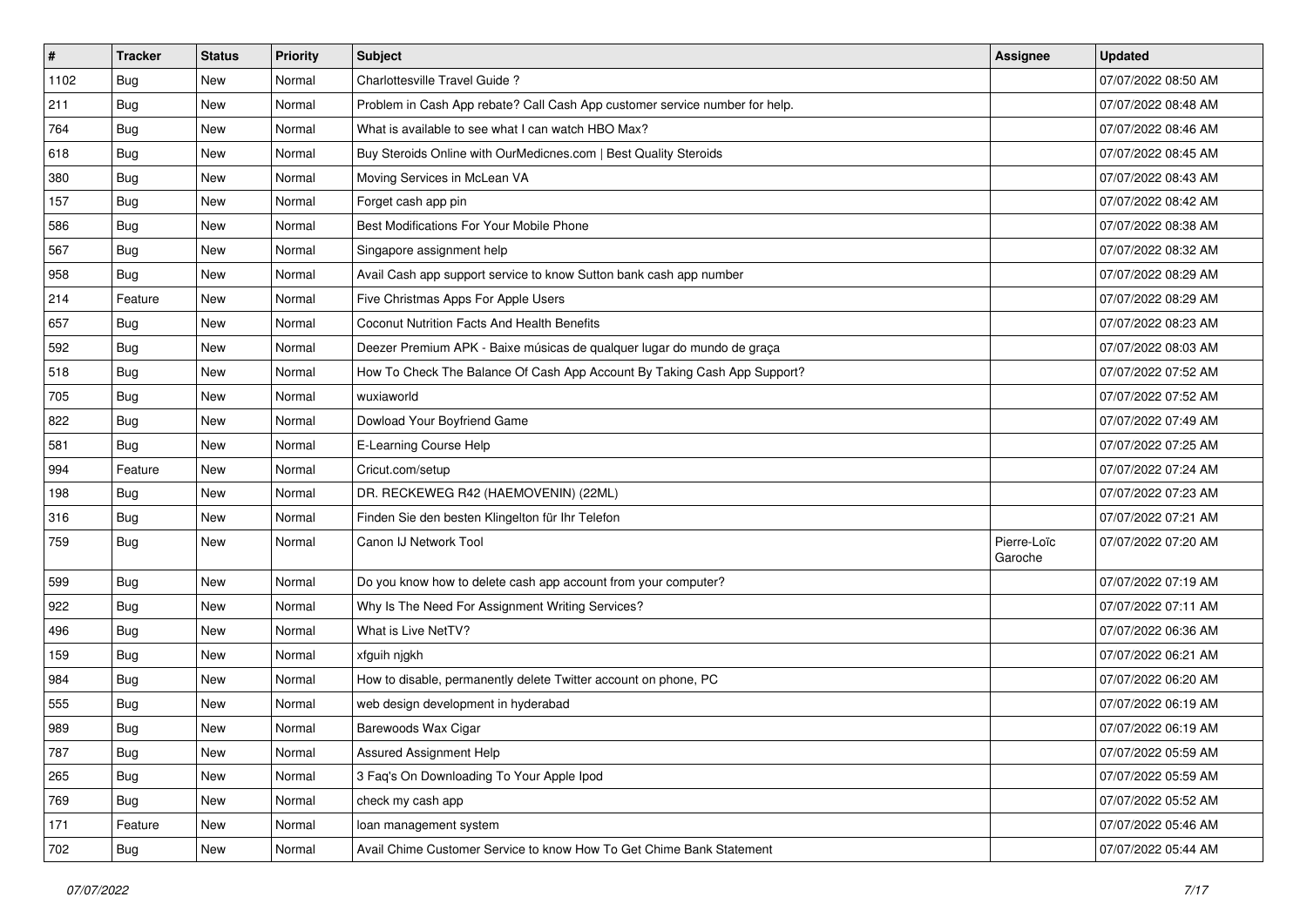| $\sharp$ | <b>Tracker</b> | <b>Status</b> | <b>Priority</b> | <b>Subject</b>                                                                   | <b>Assignee</b>        | <b>Updated</b>      |
|----------|----------------|---------------|-----------------|----------------------------------------------------------------------------------|------------------------|---------------------|
| 243      | Feature        | New           | Normal          | Reconstruir la pandilla de la mafia en Gangstar Vegas MOD APK                    |                        | 07/07/2022 05:40 AM |
| 684      | <b>Bug</b>     | New           | Normal          | Difference between paper map and online map                                      |                        | 07/07/2022 05:19 AM |
| 511      | Feature        | New           | Normal          | Fashion                                                                          | Anonymous              | 07/07/2022 05:12 AM |
| 499      | Feature        | <b>New</b>    | Normal          | Discover The Premium Features Of Spotify Mod Apk                                 |                        | 07/07/2022 05:11 AM |
| 627      | Bug            | New           | Normal          | <b>HELO</b>                                                                      |                        | 07/07/2022 05:00 AM |
| 605      | Feature        | New           | Normal          | What will the future of logo design be like?                                     |                        | 07/07/2022 04:58 AM |
| 313      | Bug            | New           | Normal          | Water Extraction Services in Virginia Beach VA                                   |                        | 07/07/2022 04:51 AM |
| 259      | <b>Bug</b>     | New           | Normal          | call center services                                                             |                        | 07/07/2022 04:50 AM |
| 639      | Bug            | New           | Normal          | thong tin chinh xac                                                              |                        | 07/07/2022 04:45 AM |
| 170      | Feature        | <b>New</b>    | Normal          | top mba colleges in bangalore                                                    |                        | 07/07/2022 04:11 AM |
| 634      | <b>Bug</b>     | New           | Normal          | Buy Vidalista Tablets (Tadalafil) at [\$25 OFF + Free Shipping] Vidalistatablets |                        | 07/07/2022 04:04 AM |
| 272      | Feature        | New           | Normal          | Fashion                                                                          |                        | 07/07/2022 04:03 AM |
| 145      | Bug            | New           | Normal          | abdulbaissagar                                                                   |                        | 07/07/2022 04:00 AM |
| 695      | <b>Bug</b>     | New           | Normal          | Refer Listas IPTV Apk                                                            |                        | 07/07/2022 03:58 AM |
| 780      | <b>Bug</b>     | New           | Normal          | <b>Best Whatsapp Modified APKs</b>                                               | Pierre-Loïc<br>Garoche | 07/07/2022 03:53 AM |
| 164      | Bug            | <b>New</b>    | Normal          | dfgbd                                                                            |                        | 07/07/2022 03:50 AM |
| 344      | Bug            | New           | Normal          | Odor Removal Services in Chesapeake VA                                           |                        | 07/07/2022 03:49 AM |
| 185      | <b>Bug</b>     | New           | Normal          | Non-Plagiarized Research Writing                                                 |                        | 07/07/2022 03:46 AM |
| 974      | Bug            | New           | Normal          | Watch NCAA Football Live Streaming Free                                          |                        | 07/07/2022 03:42 AM |
| 525      | Bug            | New           | Normal          | If you don't have a QR code: How to activate cash app card in app                |                        | 07/07/2022 03:34 AM |
| 176      | <b>Bug</b>     | New           | Normal          | instant loan without documents                                                   |                        | 07/07/2022 03:33 AM |
| 482      | Bug            | New           | Normal          | <b>Text Window</b>                                                               |                        | 07/07/2022 03:09 AM |
| 772      | Bug            | New           | Normal          | united airlines baggage policy                                                   |                        | 07/07/2022 03:05 AM |
| 372      | Bug            | New           | Normal          | Auto Transport Services in Arlington County VA                                   |                        | 07/07/2022 02:37 AM |
| 817      | <b>Bug</b>     | <b>New</b>    | Normal          | Pacman 30th Anniversary                                                          |                        | 07/07/2022 02:33 AM |
| 590      | <b>Bug</b>     | New           | Normal          | Follow proper initiatives to check my cash app card balance:                     |                        | 07/07/2022 02:33 AM |
| 629      | <b>Bug</b>     | <b>New</b>    | Normal          | How Can I Load Cash App Card at Walmart straight away?                           |                        | 07/07/2022 02:24 AM |
| 1098     | <b>Bug</b>     | New           | Normal          | Life of a Fisherman                                                              |                        | 07/07/2022 02:20 AM |
| 804      | <b>Bug</b>     | New           | Normal          | Review                                                                           |                        | 07/07/2022 02:17 AM |
| 175      | Feature        | New           | Normal          | All About Cash App Transfer Fail Problems                                        |                        | 07/07/2022 02:12 AM |
| 616      | <b>Bug</b>     | New           | Normal          | Buy Anavar Tablets   Anavar For Sale in USA, UK & Australia                      |                        | 07/07/2022 02:00 AM |
| 543      | Feature        | New           | Normal          | Get tech assistance with customer support on ATT Yahoo email login issue.        |                        | 07/07/2022 01:51 AM |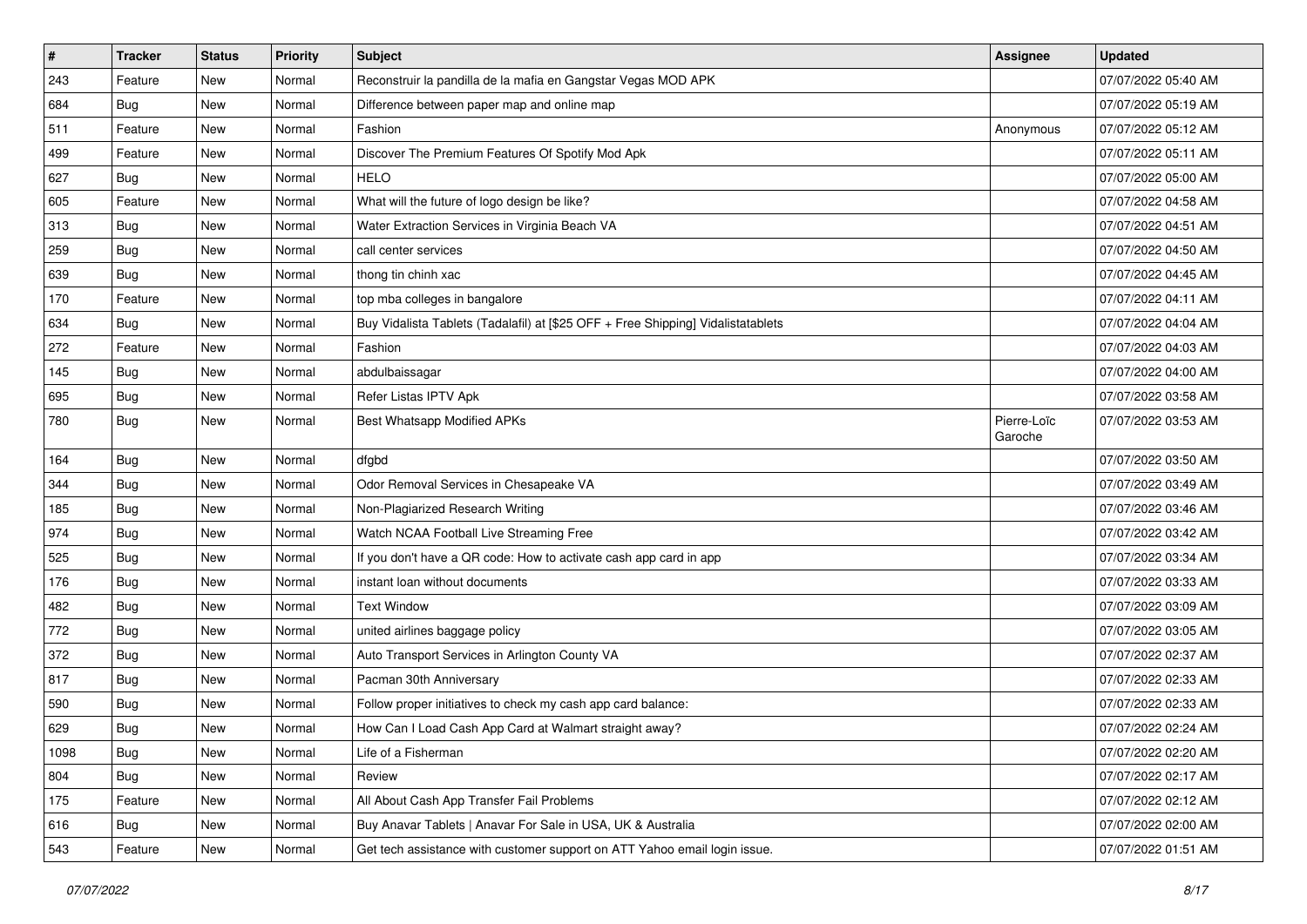| $\vert$ # | <b>Tracker</b> | <b>Status</b> | <b>Priority</b> | <b>Subject</b>                                                 | <b>Assignee</b>        | <b>Updated</b>      |
|-----------|----------------|---------------|-----------------|----------------------------------------------------------------|------------------------|---------------------|
| 1018      | <b>Bug</b>     | New           | Normal          | So erhalten Sie ein kostenloses Hörbuch                        |                        | 07/07/2022 01:41 AM |
| 623       | Bug            | <b>New</b>    | Normal          | Listen to online radio stations for mobile phones              |                        | 07/07/2022 01:35 AM |
| 465       | <b>Bug</b>     | New           | Normal          | Carpet Cleaning Westchester MA                                 |                        | 07/07/2022 01:23 AM |
| 521       | Feature        | New           | Normal          | Check out the Cash app Card balance for an overdraft.          | Pierre-Loïc<br>Garoche | 07/07/2022 01:07 AM |
| 577       | <b>Bug</b>     | New           | Normal          | Follow these easy steps to make Admiral Casino Login           |                        | 07/07/2022 01:06 AM |
| 161       | Bug            | New           | Normal          | dfdrtyuio                                                      |                        | 07/07/2022 12:56 AM |
| 686       | Bug            | New           | Normal          | Welcome To The Most Demandable Mahipalpur Escorts Agency       |                        | 07/07/2022 12:50 AM |
| 674       | <b>Bug</b>     | New           | Normal          | The best game in 2021                                          | Pierre-Loïc<br>Garoche | 07/07/2022 12:49 AM |
| 747       | Bug            | New           | Normal          | How to Install Tyflex Plus on Your Android Device              |                        | 07/07/2022 12:35 AM |
| 894       | Feature        | New           | Normal          | Need phd dissertation help in UK                               |                        | 07/07/2022 12:14 AM |
| 261       | Bug            | New           | Normal          | Ringtone Downloads - Easy Ways Come Up With Your Own Ringtones |                        | 07/06/2022 11:27 PM |
| 503       | Bug            | New           | Normal          | Youtube Premium Apk free download for Android                  |                        | 07/06/2022 07:09 PM |
| 245       | Bug            | New           | Normal          | Write My Essay For Me Cheap                                    |                        | 07/06/2022 05:35 PM |
| 138       | <b>Bug</b>     | New           | Normal          | own-sweethome                                                  |                        | 07/06/2022 04:03 PM |
| 530       | Bug            | New           | Normal          | Cheap Assignment Writing Service UK                            | Anonymous              | 07/06/2022 03:34 PM |
| 1077      | Bug            | New           | Normal          | Les excellentes façons d'utiliser ces images                   |                        | 07/06/2022 03:23 PM |
| 1116      | Bug            | New           | Normal          | ipTV smarts pro                                                |                        | 07/06/2022 02:17 PM |
| 1087      | Bug            | New           | Normal          | How do new writers start out?                                  |                        | 07/06/2022 02:17 PM |
| 911       | Bug            | <b>New</b>    | Normal          | Aluminum Windows & Doors                                       |                        | 07/06/2022 02:16 PM |
| 904       | Feature        | New           | Normal          | Laora seeck                                                    |                        | 07/06/2022 02:10 PM |
| 1088      | Bug            | New           | Normal          | Health And Fitness Tips 2022                                   | Pierre-Loïc<br>Garoche | 07/06/2022 02:06 PM |
| 896       | Feature        | New           | Normal          | Application of North Finder in Mining Industry                 | Xavier Thirioux        | 07/06/2022 02:02 PM |
| 1000      | Bug            | New           | Normal          | Super easy way to zoom photos and upload to Instagram          | Christophe<br>Garion   | 07/06/2022 01:59 PM |
| 953       | Bug            | New           | Normal          | Manga Dogs - Read Your Favorite Comics on Your Smartphone      |                        | 07/06/2022 01:52 PM |
| 220       | Feature        | New           | Normal          | essay writing services                                         |                        | 07/06/2022 01:36 PM |
| 666       | <b>Bug</b>     | New           | Normal          | 470+ pages à colorier de Noël                                  |                        | 07/06/2022 01:35 PM |
| 673       | Bug            | New           | Normal          | Learn the basics of pixel art - Clear grid                     |                        | 07/06/2022 01:32 PM |
| 470       | <b>Bug</b>     | New           | Normal          | Commercial Floor Cleaning Westchester MA                       |                        | 07/06/2022 01:24 PM |
| 526       | <b>Bug</b>     | New           | Normal          | Soundcloud to mp3 converter - Download Soundcloud songs        |                        | 07/06/2022 01:19 PM |
| 515       | Bug            | New           | Normal          | Fragment Nike Dunk High Tokyo Fake                             |                        | 07/06/2022 01:17 PM |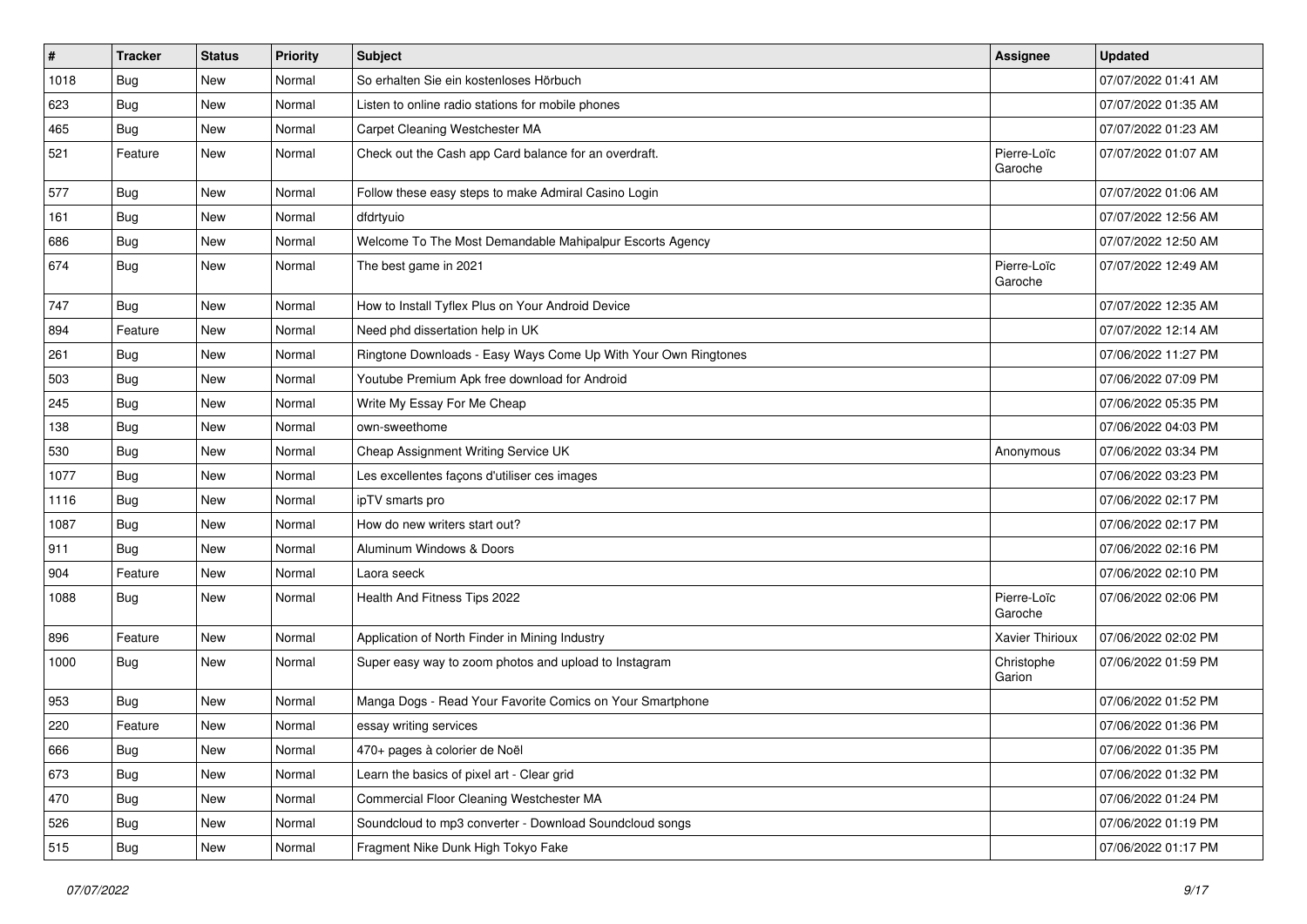| $\vert$ # | <b>Tracker</b> | <b>Status</b> | <b>Priority</b> | <b>Subject</b>                                                                   | <b>Assignee</b> | <b>Updated</b>      |
|-----------|----------------|---------------|-----------------|----------------------------------------------------------------------------------|-----------------|---------------------|
| 553       | <b>Bug</b>     | New           | Normal          | Cinema HD APK - Free Movie Enjoyment App on Android                              |                 | 07/06/2022 12:41 PM |
| 665       | Feature        | <b>New</b>    | Normal          | Look for a dedicated help with finance assignment                                |                 | 07/06/2022 12:35 PM |
| 770       | <b>Bug</b>     | New           | Normal          | Canon IJ Network Tool                                                            |                 | 07/06/2022 12:15 PM |
| 621       | Bug            | New           | Normal          | Buy All Modafinil & Armodafinil Tablets @Buy Modafinil US                        |                 | 07/06/2022 12:06 PM |
| 749       | <b>Bug</b>     | New           | Normal          | The Best Bubble Shooter Game for Android                                         |                 | 07/06/2022 11:51 AM |
| 167       | <b>Bug</b>     | New           | Normal          | instant loan without documents                                                   | Anonymous       | 07/06/2022 11:48 AM |
| 242       | Feature        | New           | Normal          | Descripción de Torque Pro MOD APK para Android                                   |                 | 07/06/2022 11:46 AM |
| 197       | <b>Bug</b>     | New           | Normal          | SBL JABORANDI PLUS HAIR OIL - COMPLETE SCALP CARE (100ML)                        |                 | 07/06/2022 10:48 AM |
| 678       | <b>Bug</b>     | New           | Normal          | How to be a winner in buidnow gg                                                 |                 | 07/06/2022 10:43 AM |
| 520       | Bug            | New           | Normal          | What Is The Major Role Of Cash.app/Help and Support Page?                        |                 | 07/06/2022 10:04 AM |
| 664       | <b>Bug</b>     | New           | Normal          | Tea TV Apk Download - The Best Way to Watch Movies Offline                       |                 | 07/06/2022 09:58 AM |
| 643       | <b>Bug</b>     | New           | Normal          | Oreo TV Apk Download                                                             |                 | 07/06/2022 09:43 AM |
| 719       | <b>Bug</b>     | New           | Normal          | How Do I Send \$5000 Through Cash App Account With Ease?                         |                 | 07/06/2022 09:30 AM |
| 597       | <b>Bug</b>     | New           | Normal          | Universo s / f Download                                                          |                 | 07/06/2022 09:28 AM |
| 144       | Bug            | New           | Normal          | curly bob lace front wigs                                                        |                 | 07/06/2022 09:14 AM |
| 554       | <b>Bug</b>     | New           | Normal          | XvideoStudio Video Editor APK Free Download on TechToDown                        |                 | 07/06/2022 09:14 AM |
| 312       | <b>Bug</b>     | New           | Normal          | Stain Protection Services in Virginia Beach VA                                   |                 | 07/06/2022 09:04 AM |
| 352       | Bug            | New           | Normal          | Tile & Grout Cleaning Services in Chesapeake VA                                  |                 | 07/06/2022 08:21 AM |
| 292       | Bug            | New           | Normal          | Venmo to Cash App Transfer Of Money- Explore Here                                |                 | 07/06/2022 07:59 AM |
| 217       | <b>Bug</b>     | New           | Normal          | How this service matter most?                                                    |                 | 07/06/2022 07:49 AM |
| 777       | <b>Bug</b>     | New           | Normal          | Obtain driving instructions using Google Maps.                                   |                 | 07/06/2022 07:35 AM |
| 508       | Bug            | <b>New</b>    | Normal          | hire a professional dissertation help                                            |                 | 07/06/2022 07:09 AM |
| 801       | Bug            | New           | Normal          | Who Is an ETL Engineer                                                           |                 | 07/06/2022 07:02 AM |
| 726       | <b>Bug</b>     | New           | Normal          | Mobile Application Development Services                                          |                 | 07/06/2022 06:41 AM |
| 1097      | <b>Bug</b>     | New           | Normal          | Race and experience new life.                                                    |                 | 07/06/2022 06:19 AM |
| 516       | Bug            | New           | Normal          | Does Cash App Help To Get Cash App Refund Without Any Interruption?              |                 | 07/06/2022 06:04 AM |
| 310       | <b>Bug</b>     | New           | Normal          | Mattress Cleaning Services in Virginia Beach VA                                  |                 | 07/06/2022 05:58 AM |
| 284       | <b>Bug</b>     | New           | Normal          | All About Cash App Transfer Fail Problems                                        |                 | 07/06/2022 05:41 AM |
| 785       | Bug            | New           | Normal          | How To Get Money Off Cash App Without Card Or With A Card?                       |                 | 07/06/2022 05:26 AM |
| 701       | <b>Bug</b>     | New           | Normal          | Why Law Essay Helper UK is Necessary?                                            |                 | 07/06/2022 05:01 AM |
| 795       | <b>Bug</b>     | New           | Normal          | Drift Boss - Exciting Race                                                       |                 | 07/06/2022 05:00 AM |
| 731       | <b>Bug</b>     | New           | Normal          | Avail Of Cash App Customer Service If Unable To Down Cash App Mobile App?        |                 | 07/06/2022 04:50 AM |
| 617       | Bug            | New           | Normal          | Buy Vidalista Tablets (Tadalafil) at [\$25 OFF + Free Shipping] Vidalistatablets |                 | 07/06/2022 04:44 AM |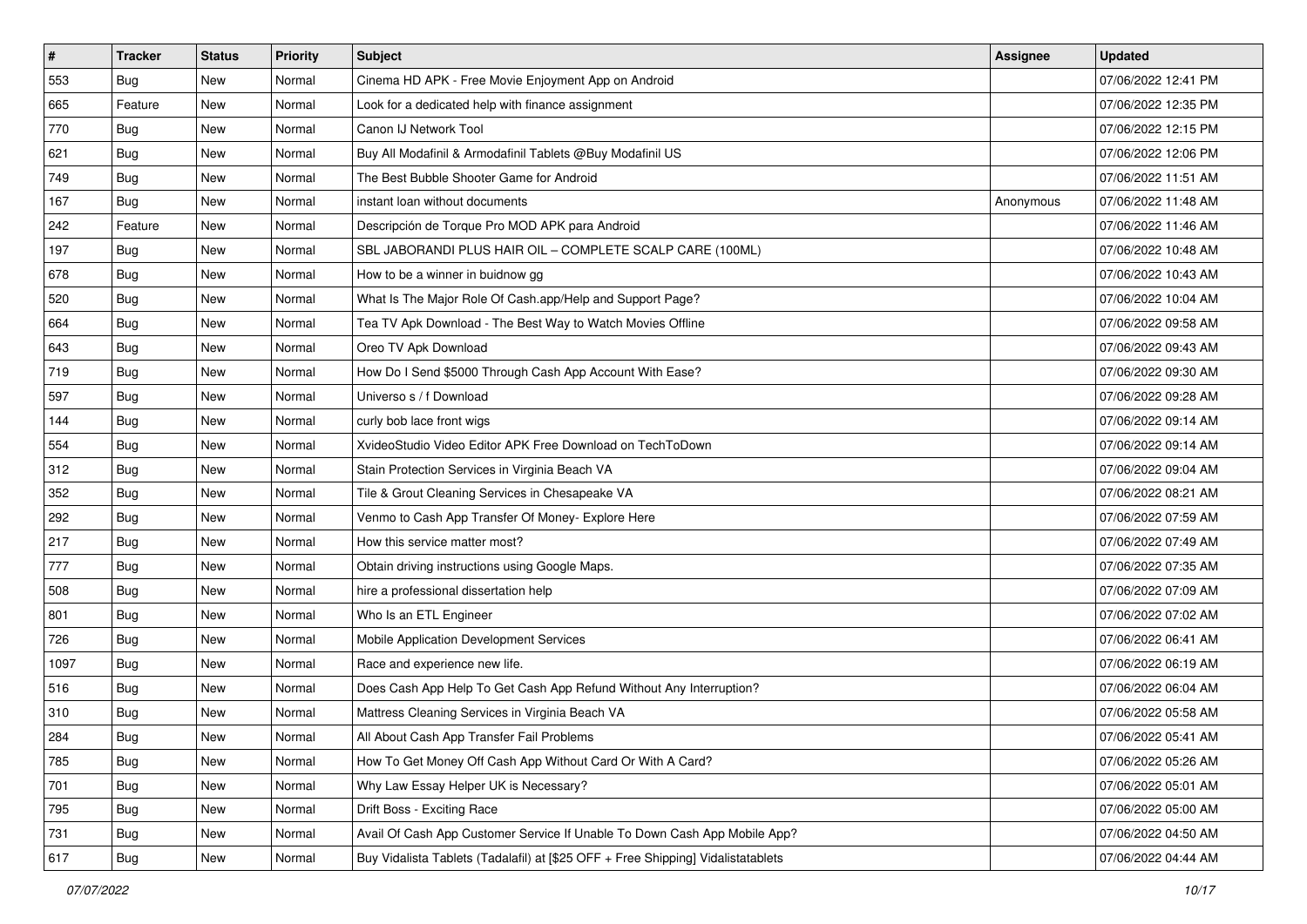| $\#$ | <b>Tracker</b> | <b>Status</b> | <b>Priority</b> | <b>Subject</b>                                                                                               | <b>Assignee</b>        | <b>Updated</b>      |
|------|----------------|---------------|-----------------|--------------------------------------------------------------------------------------------------------------|------------------------|---------------------|
| 153  | <b>Bug</b>     | New           | Normal          | urgent loan online                                                                                           | Christophe<br>Garion   | 07/06/2022 04:39 AM |
| 139  | Bug            | New           | Normal          | relseo                                                                                                       |                        | 07/06/2022 04:12 AM |
| 269  | <b>Bug</b>     | New           | Normal          | Is there such a site for app design?                                                                         | Anonymous              | 07/06/2022 03:56 AM |
| 517  | Bug            | New           | Normal          | Proficient tips to take help of cash app support professionals:                                              |                        | 07/06/2022 03:52 AM |
| 264  | Bug            | New           | Normal          | We Buy Your Unwanted Car                                                                                     | Corentin<br>Lauverjat  | 07/06/2022 03:49 AM |
| 644  | <b>Bug</b>     | New           | Normal          | <b>TeaTV App Review</b>                                                                                      |                        | 07/06/2022 03:32 AM |
| 1109 | Feature        | New           | Normal          | Six Guns Mod Apk Answers Your Questions                                                                      | Christophe<br>Garion   | 07/06/2022 03:23 AM |
| 692  | Bug            | New           | Normal          | Esports 888b                                                                                                 |                        | 07/06/2022 03:20 AM |
| 585  | <b>Bug</b>     | New           | Normal          | What is cash app help number?                                                                                |                        | 07/06/2022 03:14 AM |
| 632  | <b>Bug</b>     | New           | Normal          | CheapestMedsShop   100% Safe Medicines Online in UK & AUS.                                                   |                        | 07/06/2022 03:10 AM |
| 561  | <b>Bug</b>     | New           | Normal          | Enjoy the Full YouTube Premium Experience With YouTube Premium Membership                                    |                        | 07/06/2022 03:06 AM |
| 471  | <b>Bug</b>     | New           | Normal          | Residential Floor Cleaning Westchester MA                                                                    |                        | 07/06/2022 03:03 AM |
| 829  | <b>Bug</b>     | New           | Normal          | Write My Dissertation For Me UK                                                                              | Pierre-Loïc<br>Garoche | 07/06/2022 02:41 AM |
| 671  | <b>Bug</b>     | New           | Normal          | Hot games                                                                                                    | Pierre-Loïc<br>Garoche | 07/06/2022 02:14 AM |
| 708  | <b>Bug</b>     | New           | Normal          | Efficient ways to proceed with the cash app dispute process?                                                 |                        | 07/06/2022 02:00 AM |
| 285  | Bug            | New           | Normal          | Have you ever written an essay?                                                                              |                        | 07/06/2022 01:45 AM |
| 776  | <b>Bug</b>     | New           | Normal          | Wibargain                                                                                                    |                        | 07/06/2022 01:36 AM |
| 260  | <b>Bug</b>     | New           | Normal          | Web Design Services Near Me                                                                                  |                        | 07/06/2022 01:25 AM |
| 654  | Feature        | New           | Normal          | Peach Health Benefits                                                                                        |                        | 07/06/2022 01:22 AM |
| 680  | Feature        | New           | Normal          | Word Jewels 2                                                                                                |                        | 07/06/2022 01:06 AM |
| 967  | Feature        | New           | Normal          | stream live nfl games free online                                                                            |                        | 07/06/2022 01:02 AM |
| 210  | <b>Bug</b>     | New           | Normal          | Issue with check symbol in Cash App? Dial assist number with calling Cash App customer service phone number. |                        | 07/06/2022 12:48 AM |
| 797  | <b>Bug</b>     | New           | Normal          | Psychedelic                                                                                                  | Christophe<br>Garion   | 07/06/2022 12:46 AM |
| 800  | <b>Bug</b>     | New           | Normal          | Who Is an ETL Engineer                                                                                       |                        | 07/06/2022 12:39 AM |
| 773  | Bug            | New           | Normal          | Spades - Play online free                                                                                    |                        | 07/06/2022 12:39 AM |
| 182  | Bug            | New           | Normal          | <b>Healthcare Custom Writing Services</b>                                                                    |                        | 07/06/2022 12:37 AM |
| 582  | Bug            | New           | Normal          | Cash App Won't Let Me Send Money If There Is A Low Balance Available                                         | Pierre-Loïc<br>Garoche | 07/05/2022 11:59 PM |
| 123  | <b>Bug</b>     | New           | Normal          | https://www.reddit.com/r/NRLgrandfinal2020/                                                                  |                        | 07/05/2022 11:58 PM |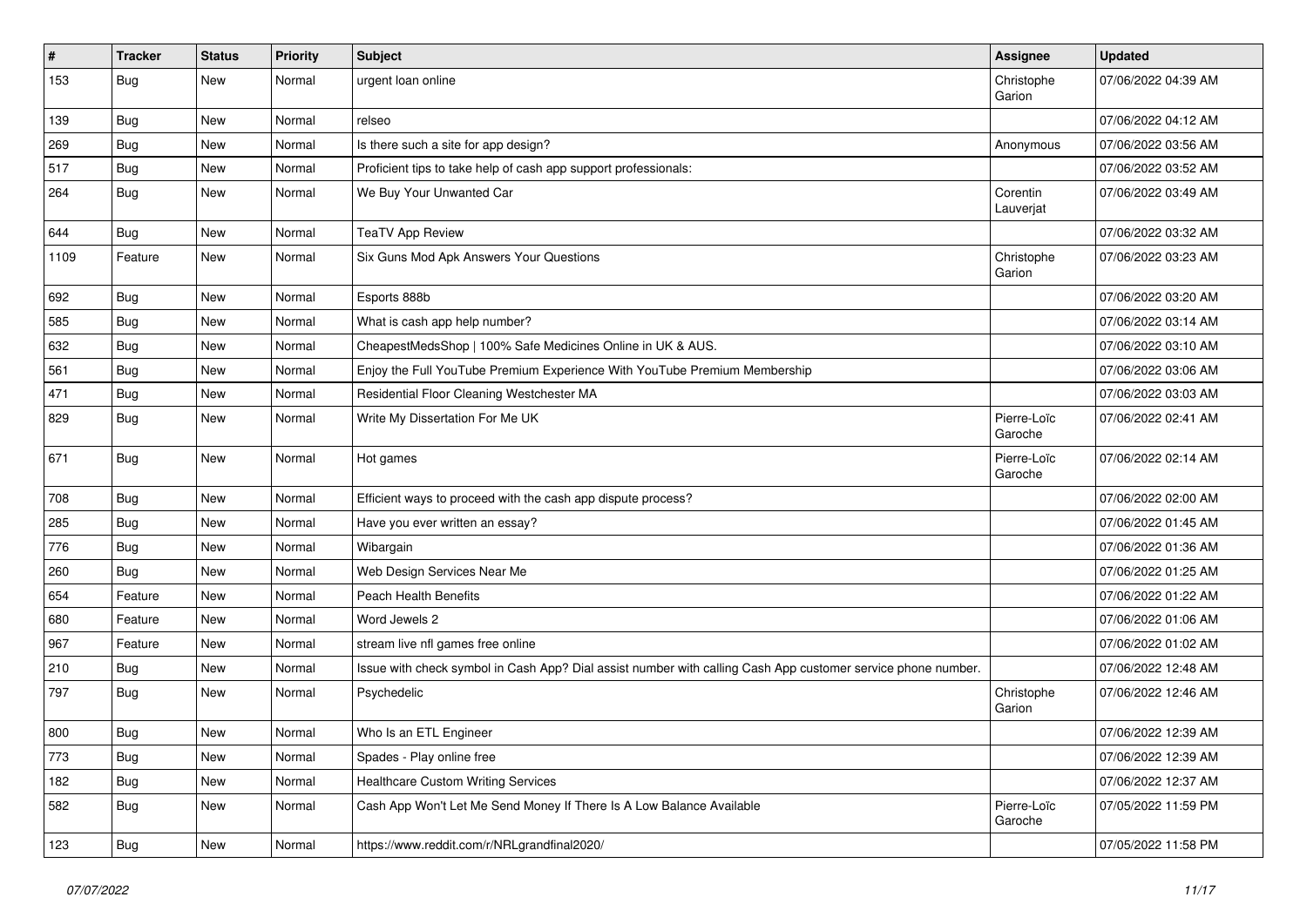| $\sharp$ | <b>Tracker</b> | <b>Status</b> | <b>Priority</b> | Subject                                                                    | <b>Assignee</b>        | <b>Updated</b>      |
|----------|----------------|---------------|-----------------|----------------------------------------------------------------------------|------------------------|---------------------|
| 650      | <b>Bug</b>     | New           | Normal          | <b>Cherries Health Benefits</b>                                            |                        | 07/05/2022 11:57 PM |
| 715      | <b>Bug</b>     | <b>New</b>    | Normal          | Puppy Playtime Descargar gratis                                            |                        | 07/05/2022 11:53 PM |
| 802      | Bug            | New           | Normal          | Who Is an ETL Engineer                                                     |                        | 07/05/2022 11:30 PM |
| 740      | Feature        | New           | Normal          | Online Thesis Help USA                                                     |                        | 07/05/2022 11:29 PM |
| 754      | Bug            | New           | Normal          | Cómo descargar tonos gratis de teléfono celular                            |                        | 07/05/2022 11:29 PM |
| 547      | <b>Bug</b>     | New           | Normal          | Get rid of the issue of cash app down by calling experts.                  |                        | 07/05/2022 11:02 PM |
| 202      | Bug            | New           | Normal          | blonde wig                                                                 |                        | 07/05/2022 10:32 PM |
| 545      | Feature        | New           | Normal          | <b>Best Canvas Print Company</b>                                           |                        | 07/05/2022 10:13 PM |
| 189      | <b>Bug</b>     | New           | Normal          | <b>College Biology Writing Services</b>                                    |                        | 07/05/2022 09:45 PM |
| 600      | Bug            | New           | Normal          | Play Store Pro                                                             |                        | 07/05/2022 09:29 PM |
| 606      | Feature        | New           | Normal          | Play unblocked cookie crush 3                                              | Pierre-Loïc<br>Garoche | 07/05/2022 09:05 PM |
| 535      | <b>Bug</b>     | <b>New</b>    | Normal          | Getting Tangled Problems When You Try To Apply For Cash App Delete Account | Christophe<br>Garion   | 07/05/2022 08:58 PM |
| 721      | Bug            | New           | Normal          | Cómo instalar un Mod Apk                                                   |                        | 07/05/2022 08:54 PM |
| 565      | <b>Bug</b>     | New           | Normal          | How To Install RepelisPlus On Your Android Phone?                          |                        | 07/05/2022 08:42 PM |
| 142      | Feature        | New           | Normal          | About ashimary hair                                                        |                        | 07/05/2022 08:41 PM |
| 464      | Bug            | <b>New</b>    | Normal          | Upholstery Cleaning Westchester MA                                         |                        | 07/05/2022 08:38 PM |
| 579      | <b>Bug</b>     | New           | Normal          | YOUR CV MAKES YOUR FIRST IMPRESSION                                        | Christophe<br>Garion   | 07/05/2022 07:46 PM |
| 786      | Bug            | New           | Normal          | Best Assignment Help in Australia & UK                                     |                        | 07/05/2022 07:30 PM |
| 730      | <b>Bug</b>     | New           | Normal          | Canon IJ Network Tool                                                      |                        | 07/05/2022 07:20 PM |
| 196      | <b>Bug</b>     | <b>New</b>    | Normal          | Homoeobazaar For Homeopathy Medicines                                      |                        | 07/05/2022 06:45 PM |
| 317      | Bug            | New           | Normal          | Eco/Green Cleaning Services in Virginia Beach VA                           |                        | 07/05/2022 06:33 PM |
| 250      | <b>Bug</b>     | <b>New</b>    | Normal          | Reviews of phone ringtones                                                 |                        | 07/05/2022 06:21 PM |
| 682      | Bug            | New           | Normal          | Does Facebook customer service live chat allow to speak with someone?      |                        | 07/05/2022 06:09 PM |
| 696      | <b>Bug</b>     | New           | Normal          | How to Install the TuMangaOnline App                                       |                        | 07/05/2022 05:37 PM |
| 569      | <b>Bug</b>     | New           | Normal          | What is the incoming and outgoing mail server for Outlook IMAP settings?   | Pierre-Loïc<br>Garoche | 07/05/2022 05:35 PM |
| 668      | Bug            | New           | Normal          | Get to know Cash App Refund Process here                                   |                        | 07/05/2022 05:09 PM |
| 968      | Feature        | New           | Normal          | watch nfl online free live streaming                                       |                        | 07/05/2022 04:47 PM |
| 155      | <b>Bug</b>     | New           | Normal          | Cant access my cash app account                                            | Pierre-Loïc<br>Garoche | 07/05/2022 04:42 PM |
| 963      | Feature        | New           | Normal          | Why I am not getting cool cash app card designs- call experts              |                        | 07/05/2022 04:36 PM |
| 524      | Bug            | New           | Normal          | How Does Google Account Recovery Work If Your Account Is Hacked?           |                        | 07/05/2022 04:20 PM |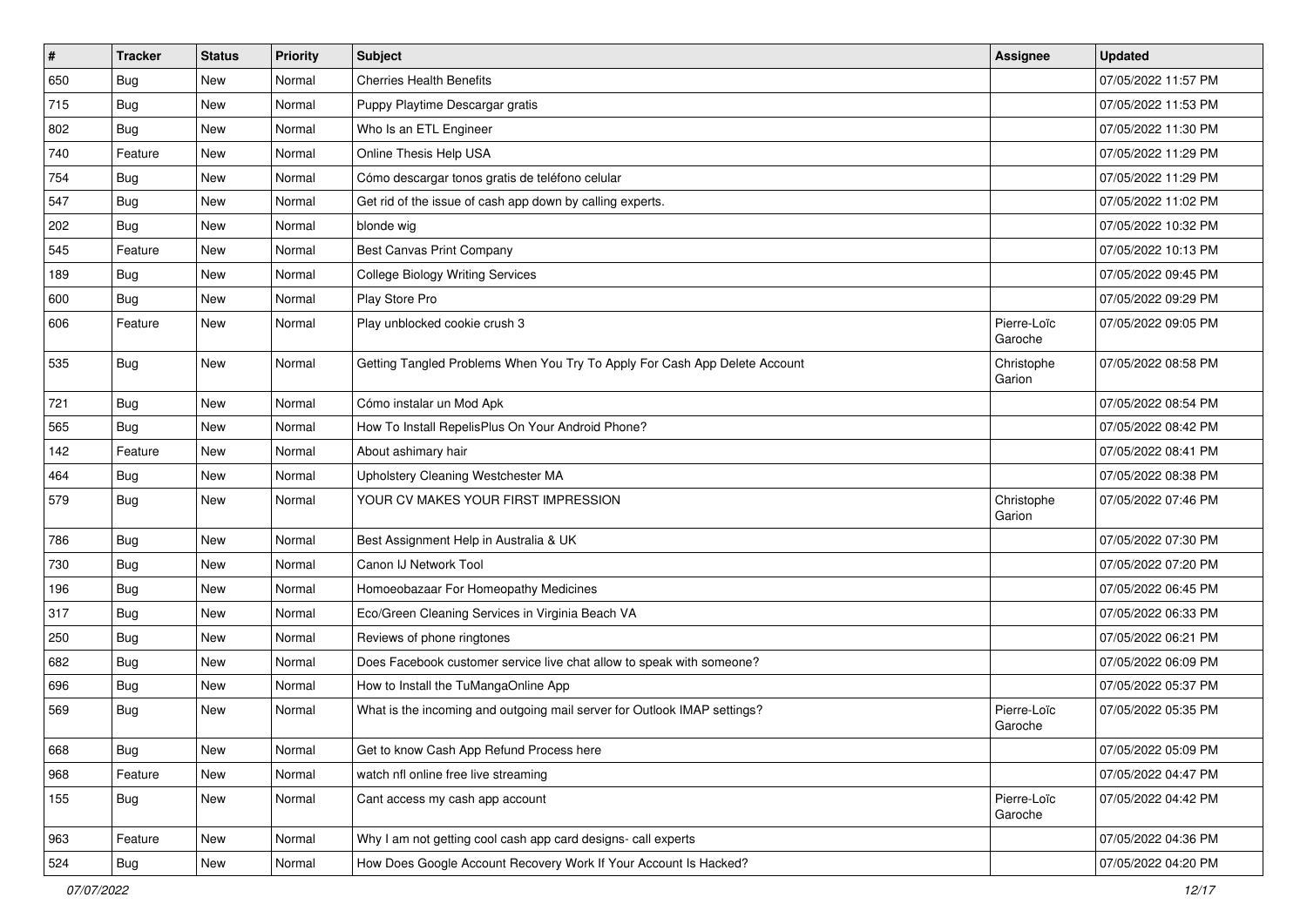| $\vert$ # | <b>Tracker</b> | <b>Status</b> | Priority | <b>Subject</b>                                                                                     | <b>Assignee</b>       | <b>Updated</b>      |
|-----------|----------------|---------------|----------|----------------------------------------------------------------------------------------------------|-----------------------|---------------------|
| 979       | <b>Bug</b>     | <b>New</b>    | Normal   | Free Gas Cards for the Unemployed                                                                  |                       | 07/05/2022 03:45 PM |
| 477       | <b>Bug</b>     | New           | Normal   | What Does Online Coupon Mean?                                                                      |                       | 07/05/2022 03:41 PM |
| 697       | Bug            | New           | Normal   | How to Descargar Pura TV For Android                                                               |                       | 07/05/2022 03:29 PM |
| 591       | Bug            | <b>New</b>    | Normal   | How To Find Facebook Modifications For Your Spotify Premium Apk?                                   |                       | 07/05/2022 03:13 PM |
| 955       | Bug            | <b>New</b>    | Normal   | How Long Does Verification Take On Cash App If You Apply For The Verification?                     | Christophe<br>Garion  | 07/05/2022 02:41 PM |
| 703       | Bug            | New           | Normal   | For real-time help, dial Facebook customer service number                                          |                       | 07/05/2022 02:40 PM |
| 574       | <b>Bug</b>     | New           | Normal   | How to fix the Epson printer offline issue due to a wired connection?                              |                       | 07/05/2022 02:39 PM |
| 901       | Feature        | New           | Normal   | good game ever                                                                                     |                       | 07/05/2022 02:31 PM |
| 647       | Feature        | New           | Normal   | <b>Cranberry Health Benefits</b>                                                                   |                       | 07/05/2022 02:29 PM |
| 690       | <b>Bug</b>     | New           | Normal   | campervan hire                                                                                     |                       | 07/05/2022 02:00 PM |
| 253       | Bug            | New           | Normal   | <b>Florence Lawrence</b>                                                                           |                       | 07/05/2022 01:16 PM |
| 1145      | <b>Bug</b>     | New           | Normal   | IHG Is Extending Its Already Impressive Roster with a New Luxury Collection of Independent Hotels? |                       | 07/05/2022 12:50 PM |
| 594       | Feature        | New           | Normal   | How does research proposal help online make it easy for me?                                        |                       | 07/05/2022 12:20 PM |
| 662       | Bug            | New           | Normal   | Oreo TV Download - The Easiest Way to Watch Live TV                                                |                       | 07/05/2022 12:10 PM |
| 651       | Bug            | New           | Normal   | Salmon Health Benefits                                                                             |                       | 07/05/2022 12:09 PM |
| 457       | <b>Bug</b>     | New           | Normal   | Carpet Cleaning Medford MA                                                                         |                       | 07/05/2022 12:06 PM |
| 767       | <b>Bug</b>     | New           | Normal   | apkmod                                                                                             |                       | 07/05/2022 11:57 AM |
| 481       | Bug            | New           | Normal   | Nur Online Shop                                                                                    |                       | 07/05/2022 11:49 AM |
| 556       | <b>Bug</b>     | New           | Normal   | Play Game Mod Apk With Your Friends                                                                |                       | 07/05/2022 11:45 AM |
| 1104      | Bug            | <b>New</b>    | Normal   | Idle game fix bug                                                                                  |                       | 07/05/2022 11:42 AM |
| 661       | Bug            | New           | Normal   | Turbo VPN MOD APK Download                                                                         |                       | 07/05/2022 11:24 AM |
| 761       | <b>Bug</b>     | New           | Normal   | What is it about basketball that makes it so popular in the United States?                         | Corentin<br>Lauverjat | 07/05/2022 11:09 AM |
| 941       | Bug            | New           | Normal   | is Disney Now and Disney Plus different?                                                           |                       | 07/05/2022 11:02 AM |
| 794       | Feature        | New           | Normal   | Safe place to buy fifa coins                                                                       |                       | 07/05/2022 10:14 AM |
| 180       | Feature        | New           | Normal   | homoeobazaar                                                                                       |                       | 07/05/2022 09:59 AM |
| 615       | Bug            | New           | Normal   | CheapestMedsShop   100% Safe Medicines Online in USA UK & AUS.                                     |                       | 07/05/2022 09:58 AM |
| 537       | <b>Bug</b>     | New           | Normal   | Get tech assistance with customer support on ATT Yahoo email login issue.                          |                       | 07/05/2022 09:54 AM |
| 1144      | Bug            | New           | Normal   | Tour Packages                                                                                      |                       | 07/05/2022 07:55 AM |
| 143       | Bug            | New           | Normal   | Bob lace front wigs                                                                                |                       | 07/05/2022 07:09 AM |
| 247       | Bug            | New           | Normal   | best 4 Channel Amp                                                                                 |                       | 07/05/2022 07:06 AM |
| 656       | Bug            | New           | Normal   | Kiwi Nutrition Facts And Health Benefits                                                           |                       | 07/05/2022 04:52 AM |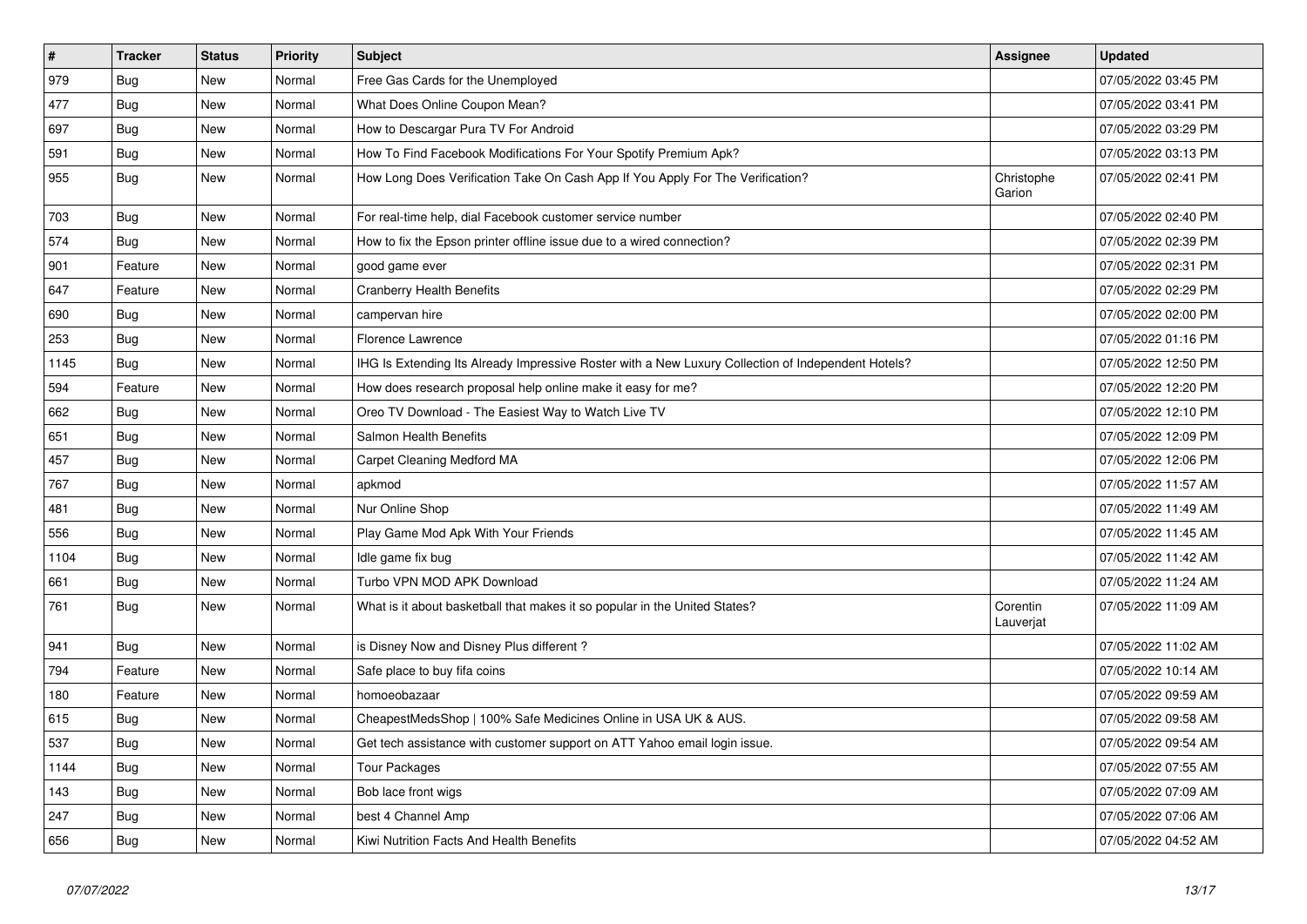| #    | <b>Tracker</b> | <b>Status</b> | <b>Priority</b> | <b>Subject</b>                                                      | <b>Assignee</b>        | <b>Updated</b>      |
|------|----------------|---------------|-----------------|---------------------------------------------------------------------|------------------------|---------------------|
| 63   | Feature        | New           | Normal          | Skip normalization step in mutation generation if it possible       | Pierre-Loïc<br>Garoche | 07/05/2022 03:53 AM |
| 970  | Bug            | New           | Normal          | The Amount Of Time Does Cash App Direct Deposit Time Take?          |                        | 07/05/2022 02:33 AM |
| 704  | <b>Bug</b>     | New           | Normal          | Reach support team of Chime Customer Service for instant help       |                        | 07/05/2022 02:23 AM |
| 620  | Bug            | New           | Normal          | Viagra Meds: Fastest & Quick Delivery On Your Doorstep - USA        |                        | 07/05/2022 01:45 AM |
| 602  | Bug            | New           | Normal          | Best Essay Writing Service UK                                       | Pierre-Loïc<br>Garoche | 07/05/2022 01:28 AM |
| 562  | Bug            | New           | Normal          | Learn Basic Mahjong Rules                                           |                        | 07/04/2022 08:22 PM |
| 134  | <b>Bug</b>     | New           | Normal          | wisegolfers                                                         |                        | 07/04/2022 07:14 PM |
| 707  | <b>Bug</b>     | New           | Normal          | Why Accounting Assignments Are Beneficial For The Students?         | Pierre-Loïc<br>Garoche | 07/04/2022 06:59 PM |
| 133  | <b>Bug</b>     | New           | Normal          | craftlabs                                                           |                        | 07/04/2022 06:33 PM |
| 240  | Feature        | New           | Normal          | Juego interesante de Dragon Ball Legends MOD APK                    |                        | 07/04/2022 06:19 PM |
| 231  | Bug            | New           | Normal          | Is the ringtone download difficult or not?                          | Pierre-Loïc<br>Garoche | 07/04/2022 05:42 PM |
| 693  | Feature        | New           | Normal          | How To Get My Money Back From The Cash App To Your Wallet?          |                        | 07/04/2022 05:41 PM |
| 750  | <b>Bug</b>     | New           | Normal          | Create a Report Template                                            |                        | 07/04/2022 04:40 PM |
| 611  | Feature        | New           | Normal          | Buy All Modafinil & Armodafinil Tablets @Buy Modafinil US           |                        | 07/04/2022 03:51 PM |
| 474  | <b>Bug</b>     | New           | Normal          | Floor Waxing Arlington MA                                           |                        | 07/04/2022 02:14 PM |
| 116  | Bug            | New           | Normal          | aertaeyg                                                            |                        | 07/04/2022 11:37 AM |
| 1143 | Bug            | New           | Normal          | Soap2day                                                            |                        | 07/04/2022 11:04 AM |
| 1142 | Feature        | New           | Normal          | Watch Free Sports Online                                            |                        | 07/04/2022 11:03 AM |
| 1141 | Feature        | New           | Normal          | Retro Bowl game free                                                |                        | 07/04/2022 10:59 AM |
| 799  | <b>Bug</b>     | New           | Normal          | Who Is an ETL Engineer                                              |                        | 07/04/2022 10:42 AM |
| 114  | <b>Bug</b>     | New           | Normal          | <b>Medical Research Writing Services</b>                            |                        | 07/04/2022 10:30 AM |
| 725  | Feature        | New           | Normal          | What are memo writing services design                               |                        | 07/04/2022 10:27 AM |
| 132  | Bug            | New           | Normal          | concrete-everything                                                 |                        | 07/04/2022 10:12 AM |
| 667  | <b>Bug</b>     | New           | Normal          | What Is a Ringtone?                                                 |                        | 07/04/2022 09:55 AM |
| 595  | <b>Bug</b>     | New           | Normal          | RFM Online - une révolution dans la gestion de l'identité numérique |                        | 07/04/2022 08:30 AM |
| 977  | <b>Bug</b>     | New           | Normal          | Fans of the Old Country will like this book.                        |                        | 07/04/2022 06:54 AM |
| 1140 | Feature        | New           | Normal          | GTA San Andreas Mod Apk                                             |                        | 07/04/2022 04:20 AM |
| 200  | Bug            | New           | Normal          | uiopi[o                                                             |                        | 07/04/2022 03:44 AM |
| 935  | <b>Bug</b>     | New           | Normal          | MovieBox Pro Apk - Watch Movies and TV Shows on Your Android Phone  |                        | 07/04/2022 03:38 AM |
| 262  | <b>Bug</b>     | New           | Normal          | It this true to dealing Wuth                                        |                        | 07/04/2022 01:21 AM |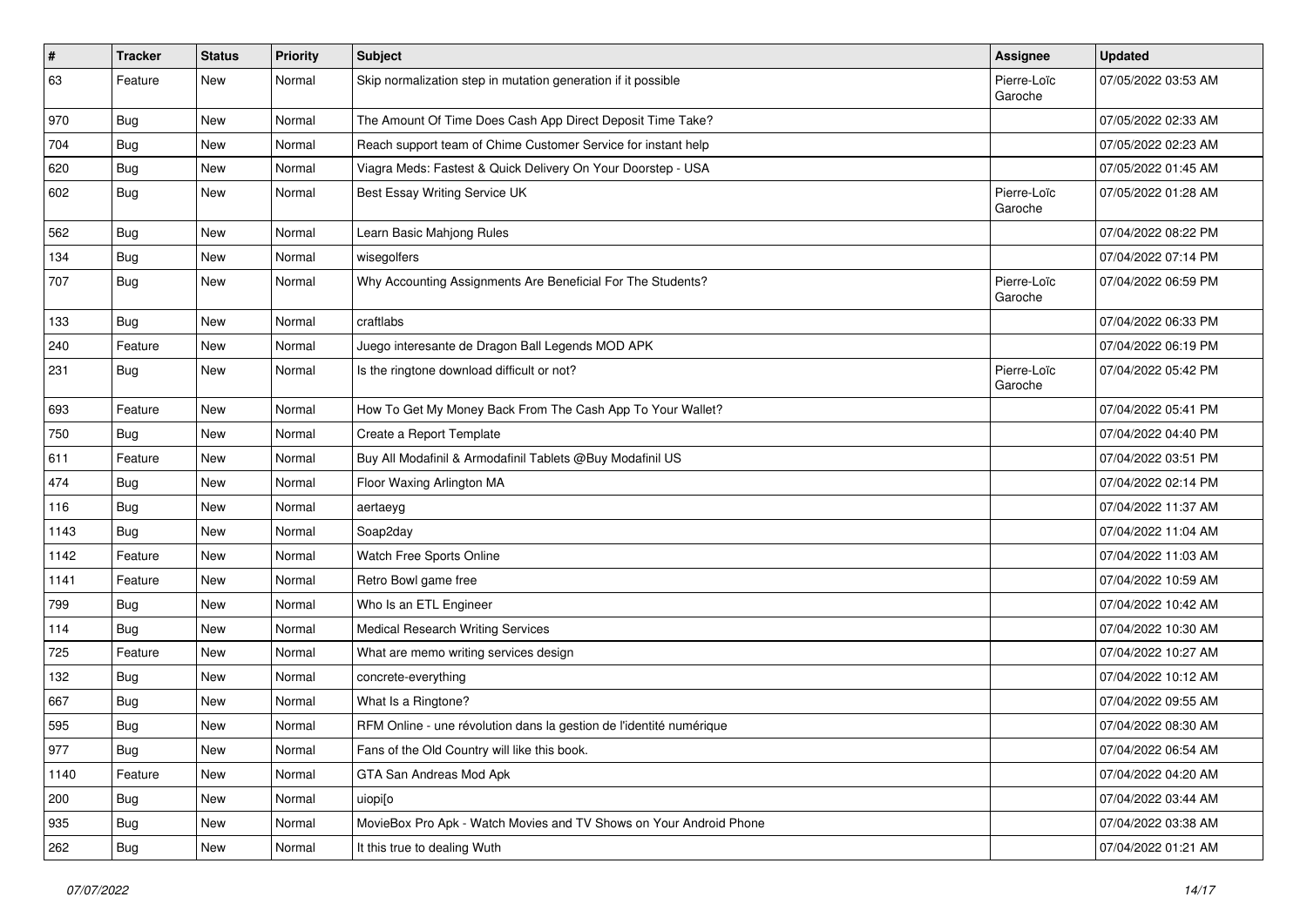| $\sharp$ | <b>Tracker</b> | <b>Status</b> | <b>Priority</b> | Subject                                                               | <b>Assignee</b> | <b>Updated</b>      |
|----------|----------------|---------------|-----------------|-----------------------------------------------------------------------|-----------------|---------------------|
| 603      | <b>Bug</b>     | New           | Normal          | Premiere gratuito da lista de IPTV                                    |                 | 07/04/2022 01:09 AM |
| 612      | <b>Bug</b>     | New           | Normal          | Luxury Slingshot Rental                                               |                 | 07/04/2022 12:31 AM |
| 642      | Bug            | New           | Normal          | thong tin thoi tiet ngay hom nay                                      |                 | 07/04/2022 12:09 AM |
| 964      | Bug            | New           | Normal          | Can I Fix Cash App Transfer Failed Issues By Adding Sufficient Funds? |                 | 07/03/2022 11:10 PM |
| 808      | Bug            | New           | Normal          | Sinnvolle Guten-Morgen-Grüße                                          |                 | 07/03/2022 07:27 PM |
| 113      | <b>Bug</b>     | New           | Normal          | ufc 254 live                                                          |                 | 07/03/2022 07:18 PM |
| 886      | Bug            | New           | Normal          | Is the Fox News Channel on Roku free?                                 |                 | 07/03/2022 07:14 PM |
| 640      | <b>Bug</b>     | New           | Normal          | play game with me                                                     |                 | 07/03/2022 03:41 PM |
| 811      | Bug            | New           | Normal          | Canon IJ Network Tool                                                 |                 | 07/03/2022 03:22 PM |
| 150      | Bug            | New           | Normal          | dfgh                                                                  |                 | 07/03/2022 02:15 PM |
| 604      | <b>Bug</b>     | New           | Normal          | Idle Game Online                                                      |                 | 07/03/2022 01:49 PM |
| 466      | Bug            | New           | Normal          | Floor Stripping Westchester MA                                        |                 | 07/03/2022 01:07 PM |
| 223      | Bug            | New           | Normal          | WhatsApp Plus: Download, Update and Themes                            |                 | 07/03/2022 01:07 PM |
| 193      | Bug            | New           | Normal          | 18% Discount on Homeopathic medicines                                 |                 | 07/03/2022 01:02 PM |
| 652      | <b>Bug</b>     | New           | Normal          | <b>Sesame Health Benefits</b>                                         |                 | 07/03/2022 12:28 PM |
| 551      | Bug            | New           | Normal          | Why Do Students Need Online Best Dissertation Writing Services?       |                 | 07/03/2022 11:16 AM |
| 624      | <b>Bug</b>     | New           | Normal          | Use go with the Driving Directions for your go                        |                 | 07/03/2022 10:13 AM |
| 321      | Bug            | <b>New</b>    | Normal          | Tile & Grout Cleaning Services in Virginia Beach VA                   |                 | 07/03/2022 08:08 AM |
| 557      | Feature        | New           | Normal          | <b>Business Law Assignment Help</b>                                   |                 | 07/03/2022 06:40 AM |
| 512      | Bug            | New           | Normal          | The Importance Of Using Custom Writing Services                       |                 | 07/03/2022 06:05 AM |
| 479      | <b>Bug</b>     | New           | Normal          | Limousine Service Bellevue WA                                         |                 | 07/03/2022 03:10 AM |
| 806      | Feature        | New           | Normal          | Go everywhere thanks to mapquest driving directions                   |                 | 07/03/2022 01:42 AM |
| 225      | Bug            | New           | Normal          | instant personal loan                                                 |                 | 07/03/2022 12:46 AM |
| 552      | Feature        | New           | Normal          | Radio rfm and the benefits of radio rfm                               |                 | 07/03/2022 12:38 AM |
| 184      | Bug            | New           | Normal          | Affordable Business Writing Services                                  |                 | 07/03/2022 12:08 AM |
| 178      | Bug            | New           | Normal          | transparent lace wigs                                                 |                 | 07/02/2022 11:48 PM |
| 564      | <b>Bug</b>     | New           | Normal          | How To Install RepelisPlus On Your Android Phone?                     |                 | 07/02/2022 11:29 PM |
| 796      | I Bug          | New           | Normal          | How Does Cash App ++ actually work and What is the process of it      |                 | 07/02/2022 11:27 PM |
| 653      | <b>Bug</b>     | New           | Normal          | Jujube (Jinjoles): Properties And Health Benefits                     |                 | 07/02/2022 08:17 PM |
| 584      | <b>Bug</b>     | New           | Normal          | Want the cash app customer service number to check balance?           |                 | 07/02/2022 07:36 PM |
| 669      | Feature        | New           | Normal          | Nursing Assignment Help                                               |                 | 07/02/2022 05:58 PM |
| 173      | Feature        | New           | Normal          | private limited company registration                                  |                 | 07/02/2022 04:39 PM |
| 149      | <b>Bug</b>     | New           | Normal          | dftgy                                                                 |                 | 07/02/2022 01:22 PM |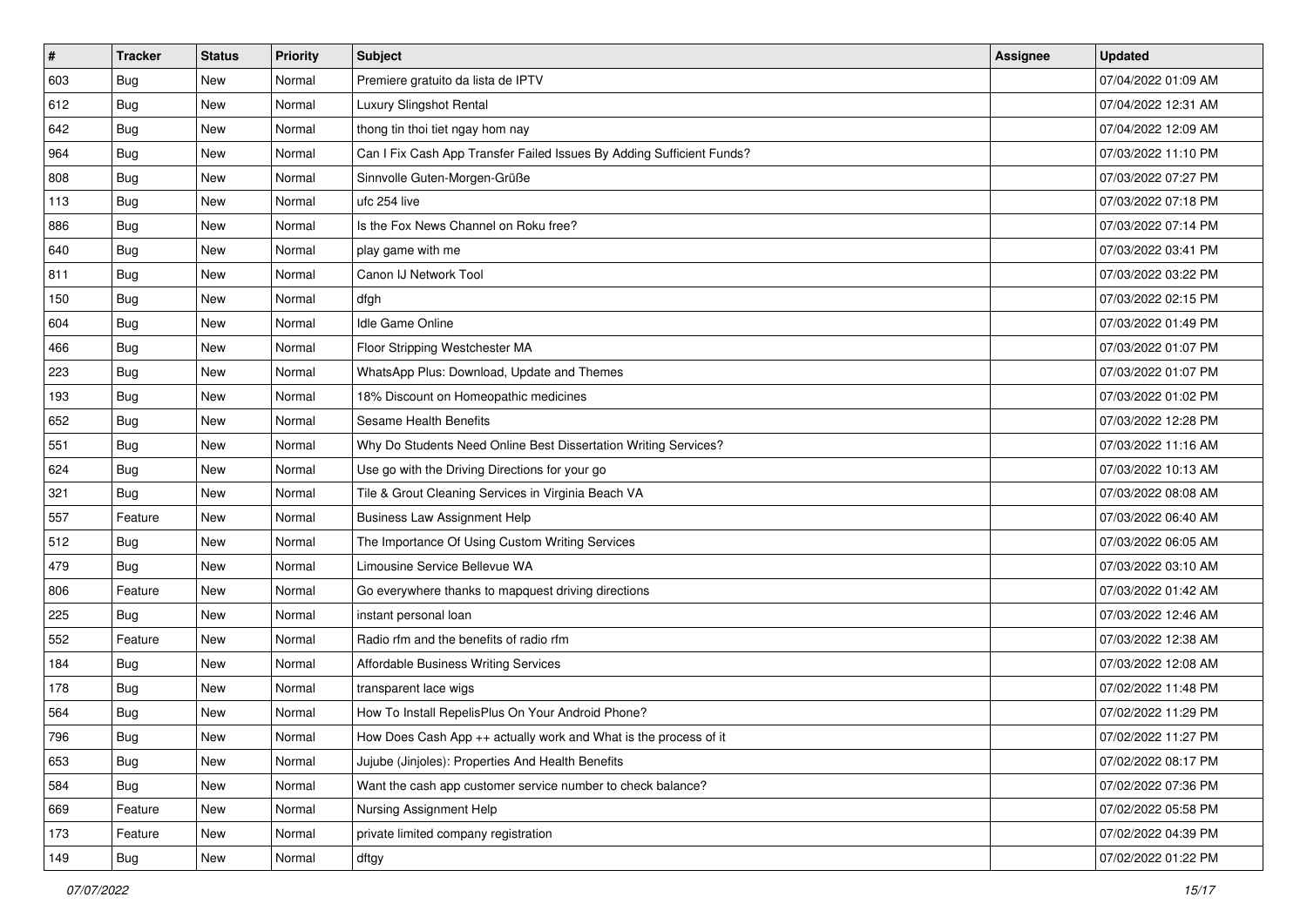| $\sharp$ | <b>Tracker</b> | <b>Status</b> | <b>Priority</b> | <b>Subject</b>                                                               | Assignee               | <b>Updated</b>      |
|----------|----------------|---------------|-----------------|------------------------------------------------------------------------------|------------------------|---------------------|
| 648      | Feature        | New           | Normal          | <b>Plum Health Benefits</b>                                                  |                        | 07/02/2022 01:06 PM |
| 571      | <b>Bug</b>     | <b>New</b>    | Normal          | How may the Cash app dispute your trade?                                     | Pierre-Loïc<br>Garoche | 07/02/2022 11:09 AM |
| 816      | Bug            | <b>New</b>    | Normal          | Play Scribble io fun with everyone                                           |                        | 07/02/2022 10:43 AM |
| 315      | <b>Bug</b>     | <b>New</b>    | Normal          | Dissertation help UK                                                         |                        | 07/02/2022 08:51 AM |
| 191      | <b>Bug</b>     | New           | Normal          | <b>B2B Branding</b>                                                          |                        | 07/02/2022 07:53 AM |
| 637      | Feature        | New           | Normal          | Why do the Outlook rules not work in my account?                             |                        | 07/02/2022 06:55 AM |
| 1139     | Feature        | New           | Normal          | GTA San Andreas Mod Apk                                                      |                        | 07/02/2022 04:58 AM |
| 1138     | Feature        | New           | Normal          | GTA San Andreas Mod Apk                                                      |                        | 07/02/2022 04:56 AM |
| 549      | <b>Bug</b>     | <b>New</b>    | Normal          | Radio Luisteren                                                              |                        | 07/02/2022 01:24 AM |
| 522      | Feature        | New           | Normal          | Can You Check App Limits, If Cash app won't let me send money?               |                        | 07/02/2022 01:00 AM |
| 230      | <b>Bug</b>     | New           | Normal          | Add Money To Cash App Card - Auto Cash Apps                                  |                        | 07/02/2022 12:57 AM |
| 1137     | Bug            | <b>New</b>    | Normal          | Professional report                                                          |                        | 07/01/2022 05:19 PM |
| 892      | Bug            | New           | Normal          | Good game                                                                    |                        | 07/01/2022 10:25 AM |
| 1136     | <b>Bug</b>     | <b>New</b>    | Normal          | Can I Talk To A Live Person At Facebook? Clarify Concerns Effectively        |                        | 07/01/2022 08:10 AM |
| 1135     | <b>Bug</b>     | New           | Normal          | How to word games - 5 letter words                                           |                        | 07/01/2022 05:52 AM |
| 1134     | <b>Bug</b>     | New           | Normal          | Is WhatsApp Aero Worth Downloading?                                          |                        | 07/01/2022 04:03 AM |
| 805      | <b>Bug</b>     | New           | Normal          | Ketamine Online Store                                                        | Christophe<br>Garion   | 07/01/2022 02:49 AM |
| 711      | Bug            | <b>New</b>    | Normal          | Human Fall Flat Apk Download                                                 |                        | 07/01/2022 01:14 AM |
| 533      | Bug            | <b>New</b>    | Normal          | How to complete the homework assignments in economics in the easiest way?    |                        | 06/30/2022 07:33 PM |
| 576      | Bug            | New           | Normal          | So laden Sie ein Instagram-Bild herunter                                     |                        | 06/30/2022 06:17 PM |
| 129      | <b>Bug</b>     | <b>New</b>    | Normal          | xcvgbgh                                                                      |                        | 06/30/2022 03:46 PM |
| 1133     | <b>Bug</b>     | New           | Normal          | Flagle, what is it?                                                          |                        | 06/30/2022 10:37 AM |
| 172      | Feature        | New           | Normal          | pgdm colleges in bangalore                                                   |                        | 06/30/2022 09:28 AM |
| 1132     | Bug            | <b>New</b>    | Normal          | Registration process on Huobi                                                |                        | 06/30/2022 05:10 AM |
| 589      | <b>Bug</b>     | New           | Normal          | How can I get the cash app phone number of customer support?                 |                        | 06/30/2022 12:20 AM |
| 136      | <b>Bug</b>     | <b>New</b>    | Normal          | snappow                                                                      |                        | 06/29/2022 10:52 PM |
| 1131     | Bug            | New           | Normal          | Calculatrice Forex pour calculer les paramètres de la copie des transactions |                        | 06/29/2022 07:24 PM |
| 475      | Bug            | New           | Normal          | Floor Cleaning Arlington MA                                                  |                        | 06/29/2022 05:53 PM |
| 1069     | <b>Bug</b>     | New           | Normal          | how to get cash app support phone number 24*7 available                      |                        | 06/29/2022 05:37 PM |
| 762      | <b>Bug</b>     | New           | Normal          | How To Add Money To A Cash App Card If Struggling With Low Amount?           |                        | 06/29/2022 10:53 AM |
| 646      | Feature        | New           | Normal          | Collaborative Research Group                                                 |                        | 06/29/2022 09:46 AM |
| 540      | Bug            | New           | Normal          | Why Haven't I Received My Cash App Card? Can I get t the reasons behind it   |                        | 06/29/2022 09:42 AM |